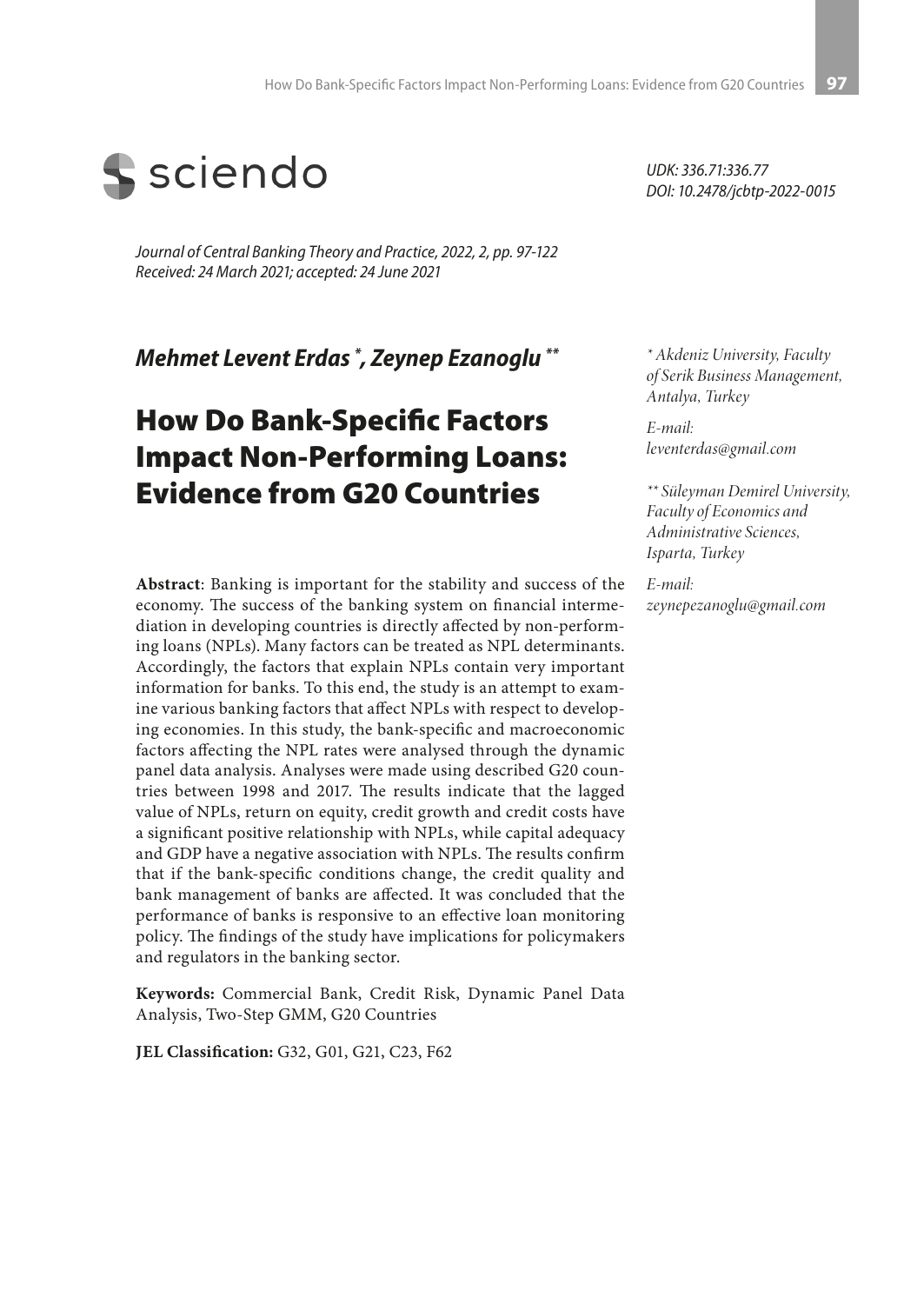#### **1. Introduction**

The financial system contributes to economic development by affecting the decisions of saving and investment, risk reduction, mobilization of savings, efficient allocation of funds, and transaction facilitation (Petkovski and Kjosevski, 2014; Levine, 2005). The development of the financial sector has undoubtedly been the most significant impact on the achievement of any country's economy for many years. The incidents that occurred in the financial sector have affected not only the microeconomy but also the macroeconomy (Helhel, 2014). Hence, the decrease in the performance of the financial sector can affect the sectors. In countries with bank-based economic systems, the banking sector plays a crucial role in the sustainability of the financial system of each country (Moradi, Mirzaeenejad & Geraeenejad, 2016). Thus, the financial market has been mainly dominated by the banking sector, especially in emerging markets.

The companies having to compete in the national and international markets with globalization and advancing technology need an external source, i.e. a loan system to perform their operations and investments. The majority of those needs are satisfied by the banks under the title of "loan". However, management of the loans which have an important role in the performance of the banks is crucial. This is because one of the most important indicators of a bank's performance is the quality of its active structure. And, one of the most important indicators reflecting the quality of the bank's active structure is the NPLs rate (Kabatas and Karamustafa, 2019: 2). Therefore, banks try to collect the amounts for the credits which enhance their active quality while they create accounts for the loans which are one of their most important incomes (Yucememis and Sozer, 2011). In cases where loan risk analysis is not carried out accurately, an economic constriction or crisis in the country may cause the loans not to be collected. While the banks want to maximize profits in the credit process, they are exposed to the credit risk that some loans may become non-performing loans (Ikram, Su, Ijaz & Fiaz, 2016). NPLs can be defined as the credit risk that is taken by the banks (Yurttadur, Celiktas & Celiktas, 2019). Loans that cannot be collected when they fall due and for which the legal proceedings are started at the end of the legal process become NPLs. NPLs are the most important indicator to measure credit risk as it directly affects the banking system and exhibits the loss probability (Koju, Koju & Wang, 2018: 112; Kola, Gjipali & Sula, 2019). The size of NPLs plays a key role in the stability of the banking sector of a country (Khan, Siddique & Sarwar, 2020). When NPLs continue permanently, they have an impact on the funds that are enclosed in unprofitable fields (Messai and Jouini, 2013: 852). It is accepted that the more NPLs the bank has, the less the relevant bank is successful. It affects the performance of the banks adversely and increases the problem of NPLs (Hou and Dickinson,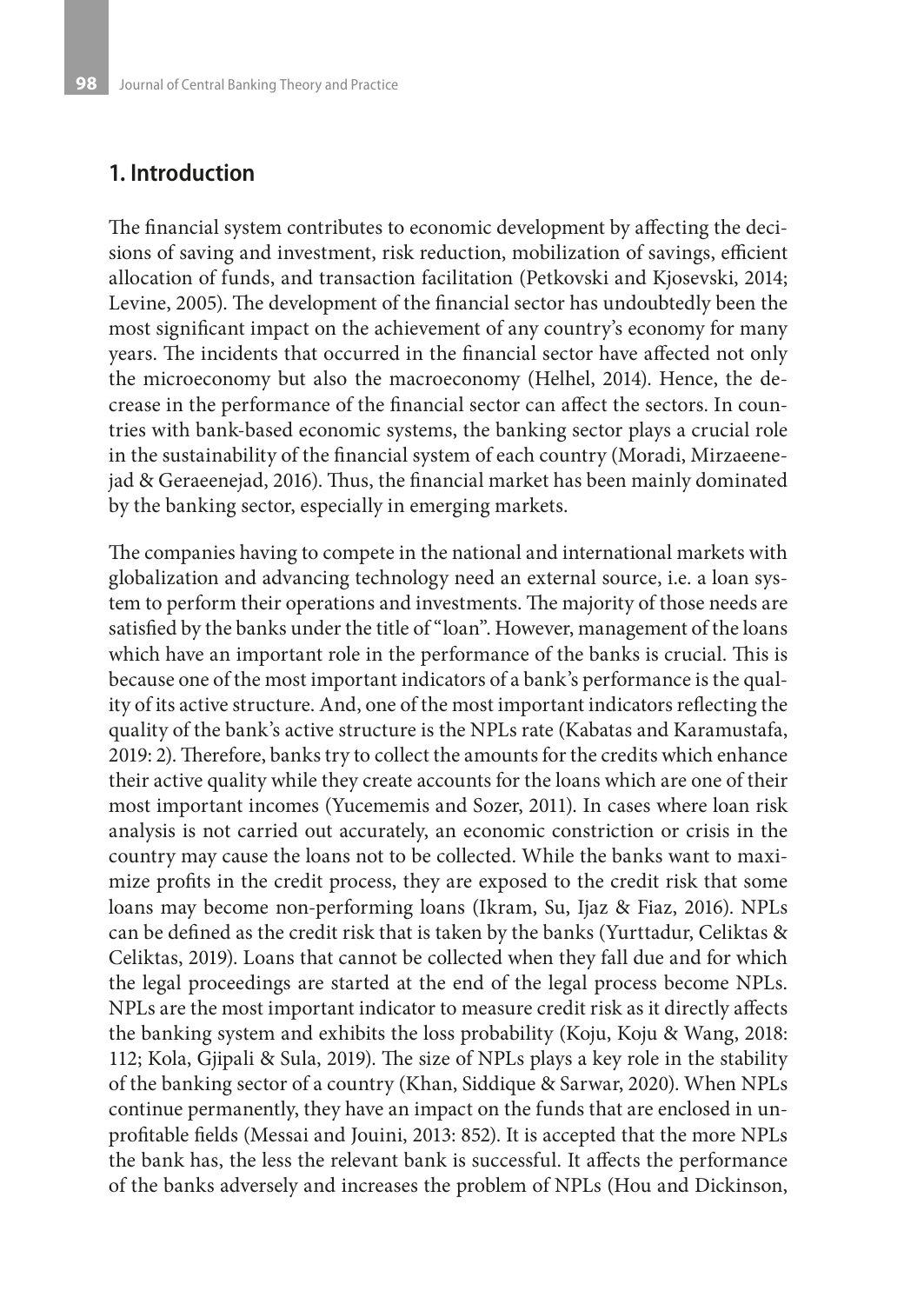2007: 5). The level of asymmetric information in the market where the operations are carried out affects the NPL rates. An increase in NPLs may cause banks to increase their lending interest rates to compensate for their decreasing profit levels. In this case, the NPL rates of banks which make their loan conditions more difficult decreases; however, it can adversely affect the sectors needing funds.

Technological advancements in the financial sector have created an opportunity for increases in the ranges of products and customers. Increasing loan demands and banks' wish to meet those demands by taking high risks increase the potential of loans to become NPLs. And it may cause banks to have some problems to carrying out their operations consistently (Genc and Sasmaz, 2016: 120). As a result, increases in NPLs may threaten the future and consistency of the banking system directly and the real economy indirectly. Accordingly, the minimization of NPLs is an essential condition for improving financial markets as well as economic growth. Therefore, it is necessary to carry out a good credit risk analysis in order to decrease losses during the loan-providing process. However, credit risks are exclusive to the banking sector and are quite a complex issue due to the non-systematic risks. Therefore, the NPLs are not only the subject of the bank system itself as a measure of performance and profitability also it is the central attention of the policymakers as well as the bank's management (Reinhart and Rogoff, 2010). Many researchers have emphasized that examining the factors of NPLs is of substantial importance to policymakers. They emphasized that NPLs can be an indicator of the beginning of a banking crisis because it seriously ruins economic growth and decreases economic efficiency (Souza and Feijó, 2011; Louzis, Vouldis and Metaxas, 2012; Nkusu, 2011; Ivanović, 2016). Accordingly, NPLs are a threat to sustainable development for countries, especially in emerging countries (Zheng, Bhowmik and Sarker, 2019).

When taking into consideration the importance of the banks for the financial system and the national economy, and the fact that the loan risk is the greatest risk the banks face, it is obvious why? the causes of the NPLs have become the subjects of research conducted in this field. Even though several factors cause a loan to become NPLs, the leading causes are instabilities caused by the macroeconomic policies and loss of trust between the parties in the market. Banks may have an opportunity to diminish credit risk by performing good risk management. Taking several measures in order not to be affected by credit risk is an important issue in terms of the cost of NPLs for the banking sector and the national economy. Also, the performance of banking sectors in emerging markets was marked by extensive NPLs. To this end, the purpose of this study is to determine the bankspecific and macroeconomic determinants affecting NPLs of commercial banks in emerging markets. From this point of view, determining the bank-specific fac-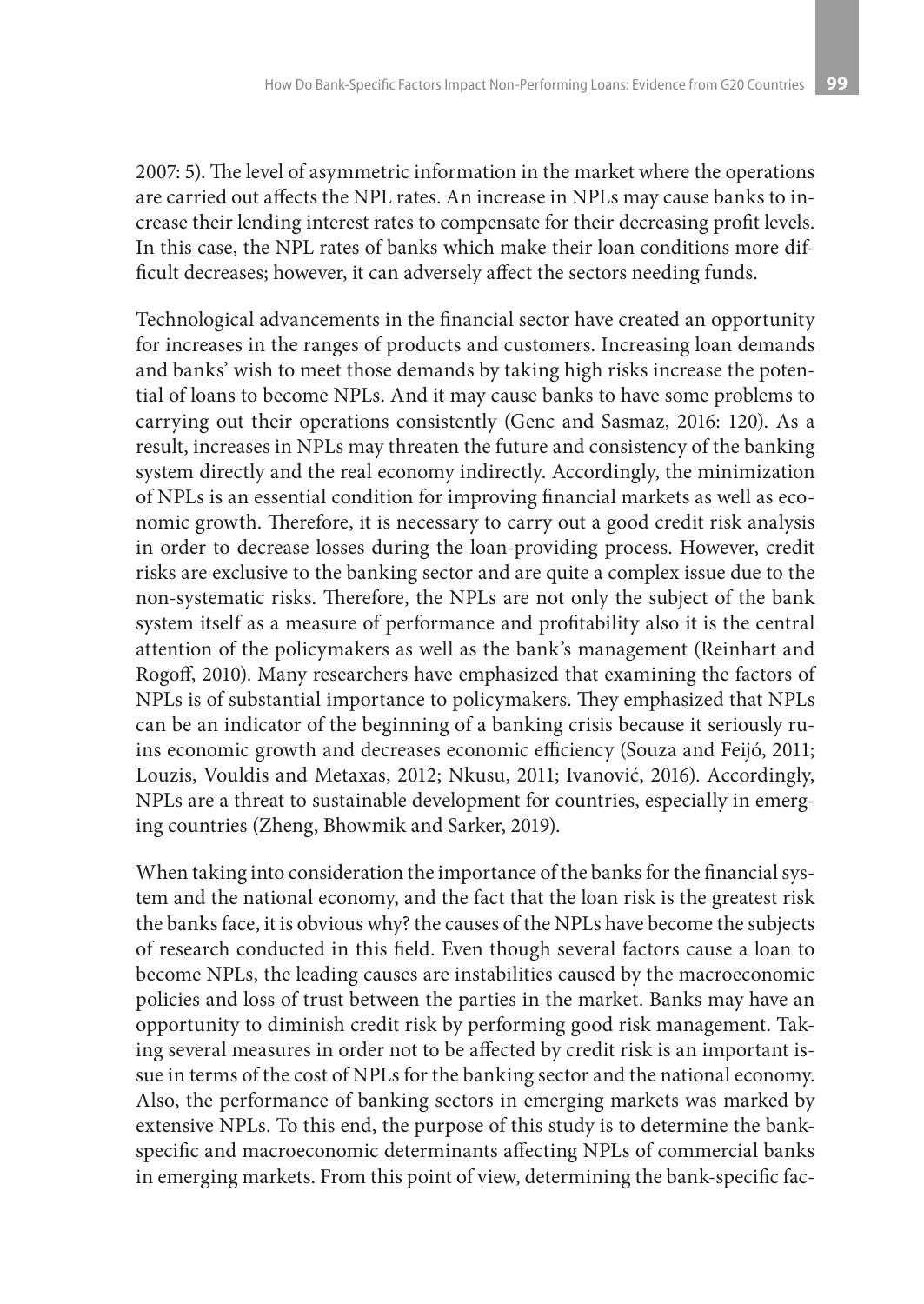tors causing the loans to become NPLs and providing policy recommendations for them form a motivation for this study. Thus, this paper mainly aims to shed light on bank-specific factors that affect NPLs in emerging countries. The study contributes to the current literature on the empirical determinants of NPLs by using a unique data sample covering a large number of developing economies.

The research subject is generally explained in five parts. The first section includes an introduction, Section 2 provides a brief literature review on bank-specific and macroeconomic determinants of NPLs. Section 3 describes variables, data, and the methodology to investigate the credit risk of commercial banks in emerging markets. Section 4 outlines empirical findings of the study. The final section concludes and gives policy recommendations on the results as well as suggestions for future research.

### **2. Literature review**

In recent years, the literature on the determinants of NPLs of banks has occupied the interest not only of bank management but also policymakers and researchers. The empirical studies explaining the NPLs in a cross-country context concluded that macroeconomic and bank-specific conditions have an important impact on NPLs (Berger and DeYoung 1997; Quagliarello, 2007; Vogiazas and Nikolaidou, 2011; Louzis et al., 2012; Zeng, 2012; Klein, 2013; Makri, Tsagkanos and Bellas, 2014; Abid, Ouertani and Zouari-Ghorbel, 2014; Dimitrios, Helen and Mike, 2016; Memdani, 2017; Waqas, Fatima, Khan and Arif, 2017). González-Hermosillo, Pazarbasioğlu and Billings (1997) employs a combination of macroeconomic and microeconomic variables in explaining the banking fragility in Mexico. They concluded that the main causes underlying banking failure in Mexico were the outcomes of macro factors and bank-specific factors, which led to problematic loans. Some studies have shown that there is a negative relationship between bank size and NPLs (Saunders, Strock and Travlos, 1990; Salas and Saurina, 2002; Rajan and Dhal, 2003; Hu, Li and Chiu, 2004; Konishi and Yasuda, 2004; Ćurak, Pepur and Poposki, 2013; Belke, Ulrich and Ralph, 2016; Gulati, Goswami and Kumar, 2019).

Ahmad and Ariff (2007) investigated the relationship between regulatory capital and credit risk in the states of Japan, Malaysia, and Mexico. The results of the study show that regulatory capital has a positive effect on credit risk in these countries. The findings also suggest that management quality as a bank-specific factor played a substantial role in the based credit banks in developing countries. Boudriga, Taktak and Jellouli (2009) investigated the factors affecting NPL rates in 59 countries. The findings revealed that NPLs are affected mainly by bank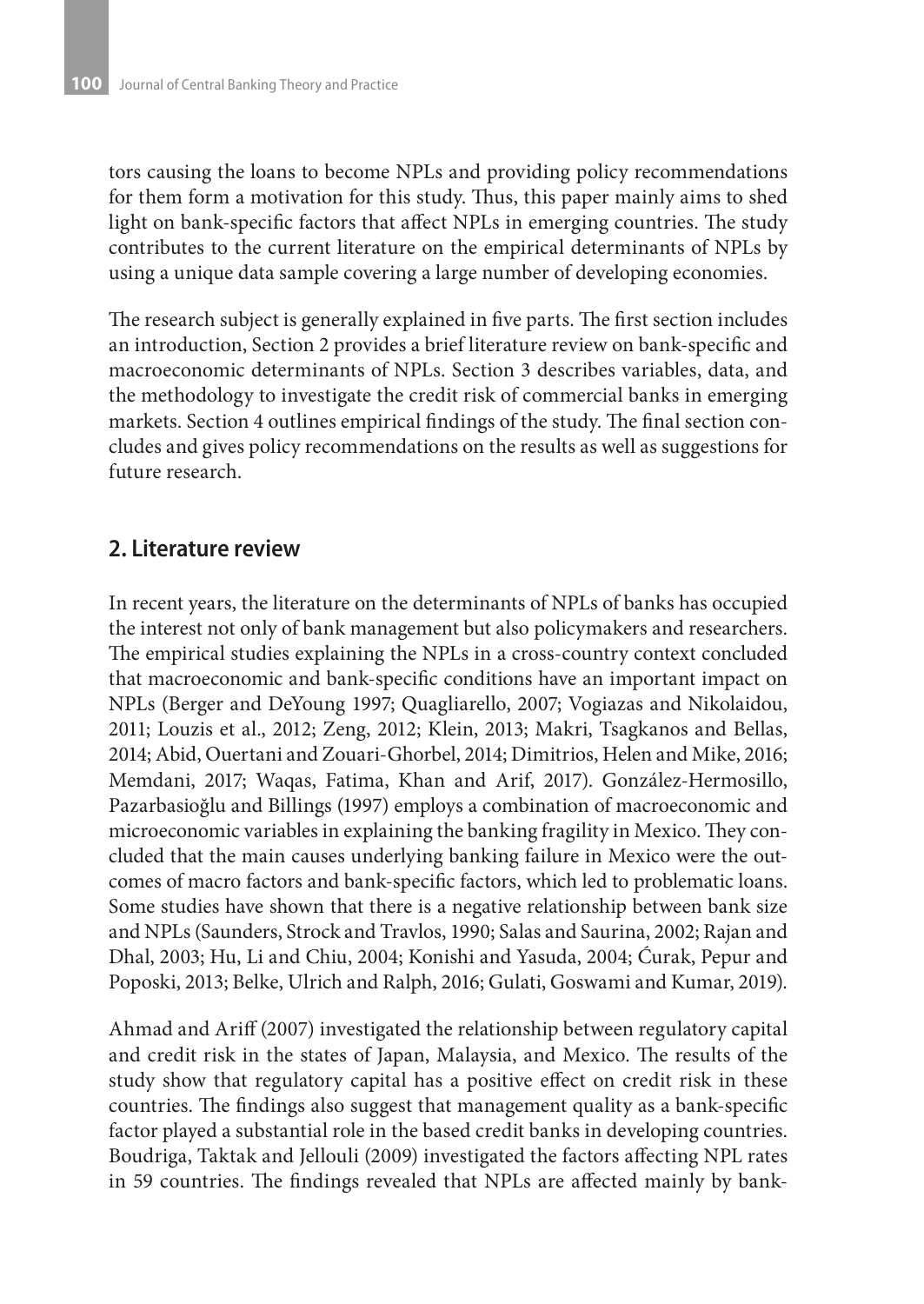specific factors such as capital adequacy, provisions, and bank ownership. Espinoza and Prasad (2010) analysed the effect of macroeconomic and bank-specific factors on the NPLs ratio in the Gulf Cooperation Council. They found that the NPLs were related to capital adequacy ratio, measures of efficiency, bank size, net interest margin, and rate of non-performing loans of the previous year. Macit and Keceli (2012) conducted Turkish participation banks to investigate the micromacro factors of NPLs ratio. The results suggested that the ratio of NPLs is lower in banks with a high ratio of loans to total assets and the asset size has a negative effect on NPLs. Besides, the decline in GDP growth both in the same period and with a delayed increase in the ratio of NPLs. Swamy (2012) examined the determinants of non-performing assets of banks in India. The study found that savings growth rate, bank assets, credit deposit ratio, cost of funds, priority sector loans to total loans had a negative impact on NPLs while the loan to deposit ratio and return on assets had a positive impact on NPLs. Ćurak et al. (2013) evaluated the bank-specific determinants of the NPLs in Southeastern European countries. They revealed that NPLs are affected by bank size, performance, solvency and the lower economic growth was effective on the level of NPLs. Vatansever and Hepsen (2013) examined the association between macroeconomic, bank-specific variables and NPLs ratio in Turkey. The authors indicated that ROE and capital adequacy ratio positively affect the NPLs ratio; the inefficiency ratio of all banks negatively affects the NPLs ratio. Prasanna (2014) used data from 31 banks in the Indian banking system and stated that an increase in savings and GDP leads to lower NPLs. Makri et al. (2014) analysed the bank-specific and macroeconomic factors affecting the NPLs for the euro area's banking sector. They concluded that capital adequacy ratio, lagged NPL value and return on equity are strongly correlated. Ghosh (2015) examined the relationship between economic and bankspecific variables and NPLs in the banks of 50 U.S. states. The results indicated that operating inefficiency, loans-to-asset, loan loss provisioning and lagged values of NPLs had a positive impact on the NPLs while economic growth and return on assets had a negative impact on NPLs. Baselga-Pascual, Ponce-Trujillo and Riportella-Cardone (2015) explored the association between bank-specific and macroeconomic variables and NPLs in the euro area and expressed that capitalization, profitability efficiency and liquidity lead to lower NPLs. Yagcilar and Demir (2015) analysed the factors of NPLs in commercial banks in Turkey. They found that loan-to-deposit ratio, liquidity and profitability have negative effects on NPLs, and the capital adequacy ratio and foreign ownership have positive effects on NPLs. Dhar and Bakshi (2015) examined the association between the bank-specific factors? and the level of gross non-performing advances in India and stated that net interest margin and capital adequacy ratio have a negative significant effect on gross non-performing advances. Abdioglu and Aytekin (2016) evaluated the impact of the bank-specific factors on NPLs in the Turkish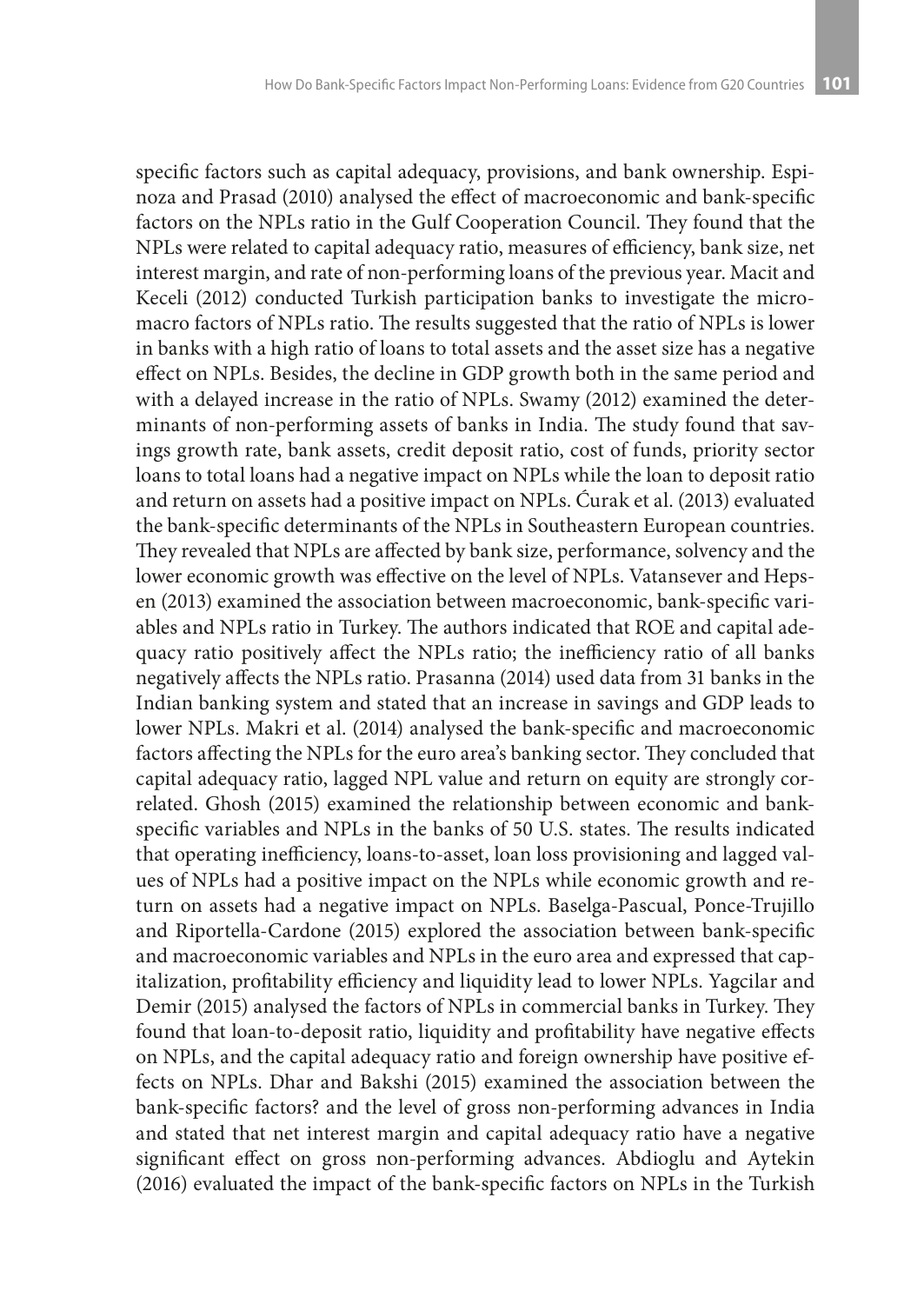banking system and affirmed that the NPL rate in the previous period, net interest margin, capital adequacy, and payment power had a negative impact on the NPLs. Isik and Bolat (2016) conducted a research on deposit banks in Turkey and found that greater capital and loan loss provisions significantly increase the NPLs rate while economic growth has a negative effect on NPLs. Belke et al. (2016) studied the causes of NPLs. They revealed that NPLs vary negatively with the loan-to-deposit ratio and liquidity risk and positively with the size of the bank, capital adequacy, non-effectiveness of the bank, economic growth. Rachman, Kadarusman, Anggriono and Setiadi (2018) analysed the bank-specific determinants of NPLs by focusing on the data of 36 commercial banks on the Indonesia Stock Exchange. They found that the rise in the size of NPLs has a significant negative impact on the banks' profitability and credit growth. Koju et al. (2018) studied the bank-specific and macroeconomic factors of NPLs by using the data of 30 Nepalese banks. The results suggested that the inefficiency and asset size increase NPLs, whereas interest rate and growth rate of GDP and capital adequacy decrease NPLs. Danisman (2018) studied determinants of NPLs in Turkey and stated that profitability, capital adequacy and bank size affect adversely credit quality. Kjosevski, Petkovski and Naumovska (2019) focused on examining the effect of determinants of NPLs in North Macedonia. The findings revealed that banks' solvency made the credit quality worse whereas the growth of GDP improved the credit quality. Zheng et al. (2019) focused on exploring whether changes in the bank-specific and macroeconomic factors affected? NPLs in Bangladesh. They concluded that bank loan growth, net operating profit, and deposit rates negatively impacted on NPLs while bank liquidity and lending rates had a significant positive affiliation with NPLs. Bayar (2019) evaluated the impacts of the macroeconomic, institutional, and bank-specific factors on NPLs in emerging markets. The author found that economic growth, return on assets and equity regulatory capital to risk-weighted assets, and noninterest income to total income decrease NPLs while credit growth, lagged values of NPLs and cost to income ratio increase NPLs. Cetinkaya (2019) used panel data from the banking sector in Turkey and noted that asset profitability, bank size, net interest margin, fiscal deficit and return on equity were statistically significant. Gulati et al. (2019) expressed that NPLs can be explained mainly by bank-specific factors for public sector banks while macroeconomic and bank-specific variables are important factors in explaining credit risk for private and foreign banks. Kozarić and Žunić-Dželihodžić (2020) researched the association between macroeconomic variables, non-performing loans and financial stability by employing regression analysis over the period of 2006 to 2017. As a result of the study, they concluded that there is a correlation between macroeconomic conditions, non-performing loans, and financial stability. The authors concluded that improvement in macroeconomic conditions causes improvement in credit quality. Misman and Bhatti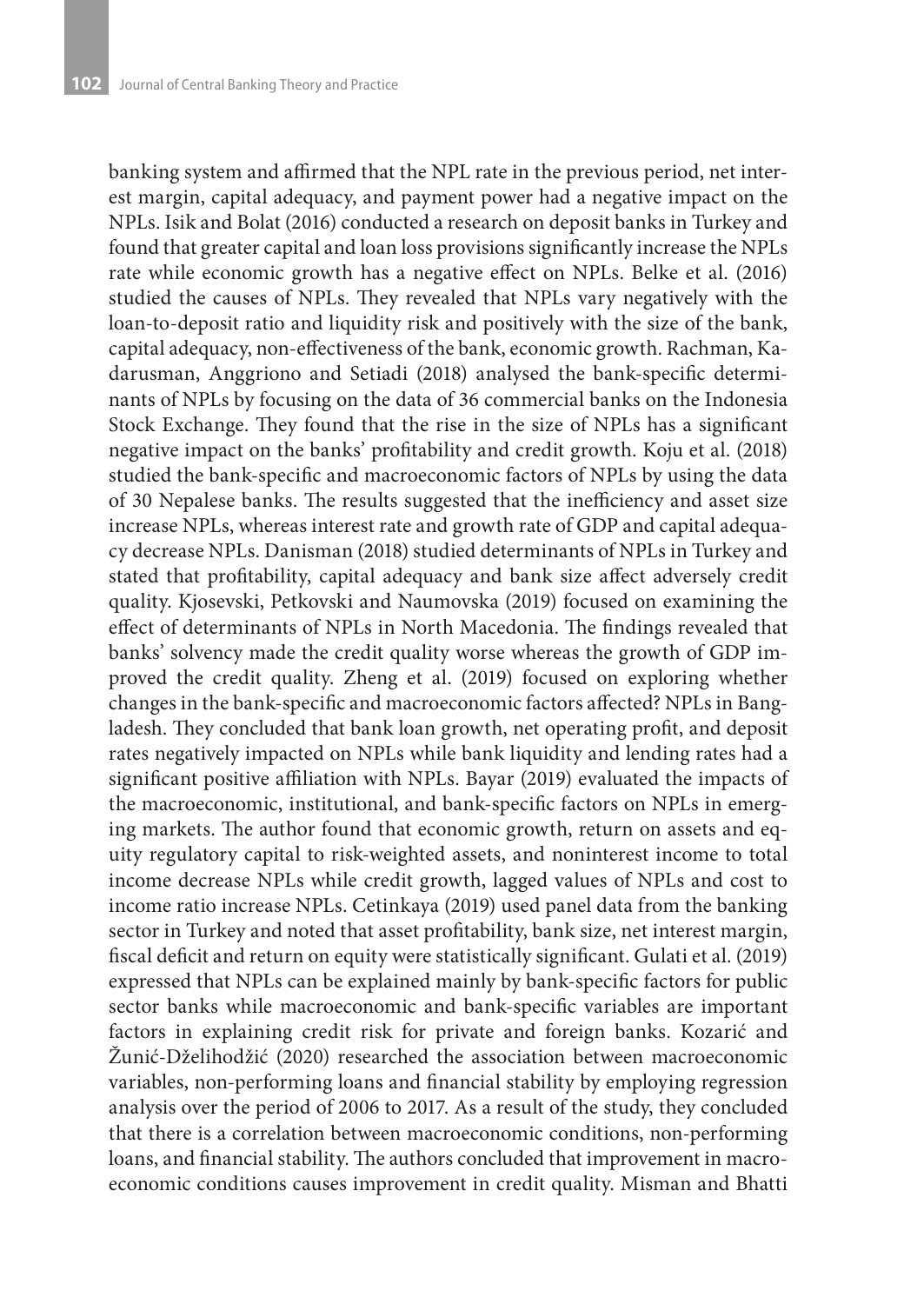(2020) researched ASEAN and GCC countries to explain the level of NPLs and concluded that financing quality and credit risk are positively correlated. Khan et al. (2020) explored factors of NPLs by observing a case of in the banking sector in Pakistan and found that operating efficiency and profitability have a negative association with NPLs. Zegiraj, Mrasori, Iskenderoglu and Sohag (2021) aimed to investigate whether banking performance impacts financial stability in South-eastern European countries by using the GMM approach over the period of 2000 to 2015. The authors indicate that the return on assets/equity as a measurement of banking performance is positively associated with financial stability. Abbas and Younas (2021) aim to investigate the influence of bank capital, riskbased capital and bank capital buffers on the behaviour of bank risk-taking by using GMM over the period of 2002 to 2018. As a result of the study, they concluded that there is a positive relationship between bank capital and total risk, while there is a negative relationship between risk-based capital and capital buffer and total risk.

### **3. Data, model, and research methodology**

This study analyses NPLs as a measurement of credit risk of commercial banks in the G20 countries. Analyses of the study are conducted through commercial banks listed on the stock markets in developing economies. The data belonging to banks from the period 1998-2017 were obtained from the World Bank database and Fred economic data database. The dataset was formed of financial variables and control variables representing macroeconomic factors.

Factors affecting the NPL rate in the banking sector are generally explained in two different groups in the literature. The first of them is the external factors involving macroeconomic conditions, and the second is the bank-specific internal factors. Research models were developed by analysing the studies in the literature addressing the relationships of NPLs with the macroeconomic and bank-specific factors. Analysing whether bank-specific internal factors affect NPLs was the motivation of this study. Therefore, the bank-specific internal factors focus on the research models. Besides, the growth of real gross domestic product (GDP) factor was included in the study to take into consideration macroeconomic effects in the country where the banks carry out their operations. The dependent variable is NPLs. The independent variables in the research model are lagged value of NPLs, non-interest income ratio (NII), return of equity (ROE), net interest margin (NIM), capital adequacy ratio, operating expenses (COST), bank credit to bank deposits (CRE/DEP), and growth of real gross domestic products (GDP). The model is presented below;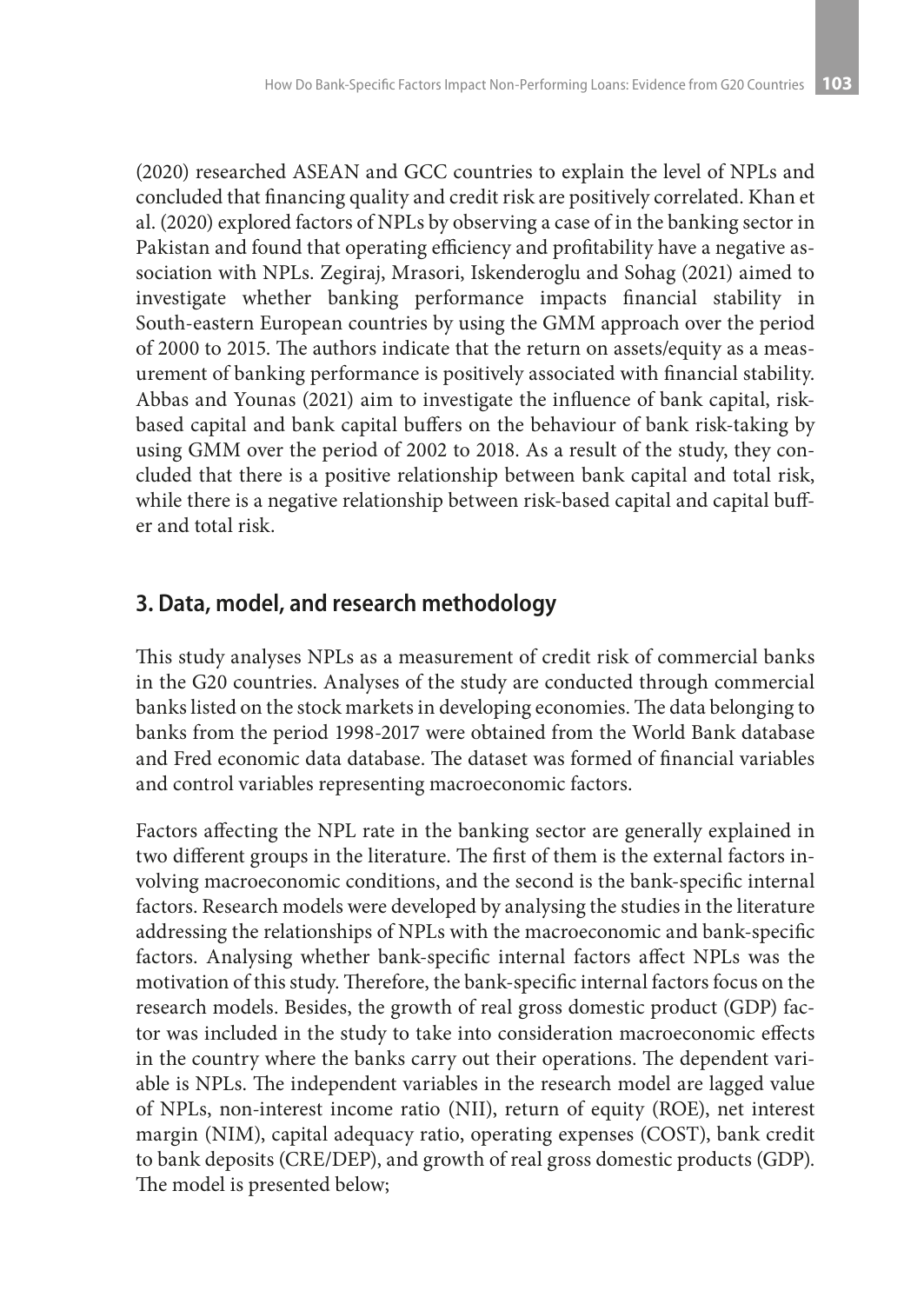$NPLS_{i,t} = \alpha_0 + \beta_1(NPLS)_{i,t-1} + \beta_2(NII)_{i,t} + \beta_3(ROE)_{i,t} + \beta_4(NIM)_{i,t} + \beta_5(CAP)_{i,t} +$  $\beta_{6}(\text{COST})_{i,t} + \beta_{7}(\text{CRE/DEP})_{i,t} + \beta_{8}(\text{GDP})_{i,t} + \varepsilon_{it}$ 

In the equation; *i* indicates countries (i=1,…, N) and *t* indicates the analysis period (t=1,...,T). In the model;  $\alpha_o$  indicates constant term and  $\varepsilon_{it}$  indicates error term. NPLs are calculated as the ratio of NPLs to total loans. It means that a ratio that compares bad credit to total disbursed loans so it is also called bad debt. The high value of NPLs will enlarge costs and cause bank losses. The NPLs ratio as the proxy for success in banks' credit management and active quality. A high-quality loan portfolio of a bank is necessary for liquidity and profitability of the relevant bank. Liquidity is crucial for due liabilities to be performed/serviced?. Besides, it also helps decrease the re-funding costs. Within this frame; decreased quality of the loan portfolio of the bank, i.e. increased NPLs rate is an indicator of the financial problems for the bank. Banks have two fundamental functions: providing financial intermediation services and providing financial products and services. The capacity of banks to provide loans is a criterion for their financial intermediation performances. As a criterion for providing products and services, the non-interest income to total revenues rate was applied. Non-interest income consists of incomes from the banking services, fees received from the loans and commissions, and other non-interest incomes. Return on equity is used as an indicator of the return earned from the investment of the company owner. The net interest margin is measured as the ratio of a bank's net interest income to the value of its total investing assets. The net interest margin provides information on the profitability structure of the bank and it is expressed as a performance metric for banks so it is also used to measure the bank's management capability. The capital adequacy ratio indicates the solvency of banks. The capital adequacy ratio is calculated using a ratio of capital and reserves to total assets. Capital adequacy ratio represents the adequacy of capital owned by banks to support assets. It reflects the amount of the total assets of banks that contain the risk and the capital adequacy and durability of the bank against the risks. Achievements in creating competitive advantage and providing banking products and services are important for banks. The cost-to-income ratio, which is the key financial measure, is a metric that is used in a bank to evaluate its efficiency of the operation. This ratio measures the relation of the bank's operating expense as a percentage of operating income. Here, the indicator of cost is operating expenses and it is assumed that bad managers cannot control these expenses. Basically, the lower the cost to income ratio, the higher the profitability and bank's performance. The ratio of bank credit to bank deposits is used to measure a bank's liquidity by dividing the bank's total loans disbursed by the total deposits received. It shows whether the bank has stable funding. GDP growth rate is the annual percentage growth rate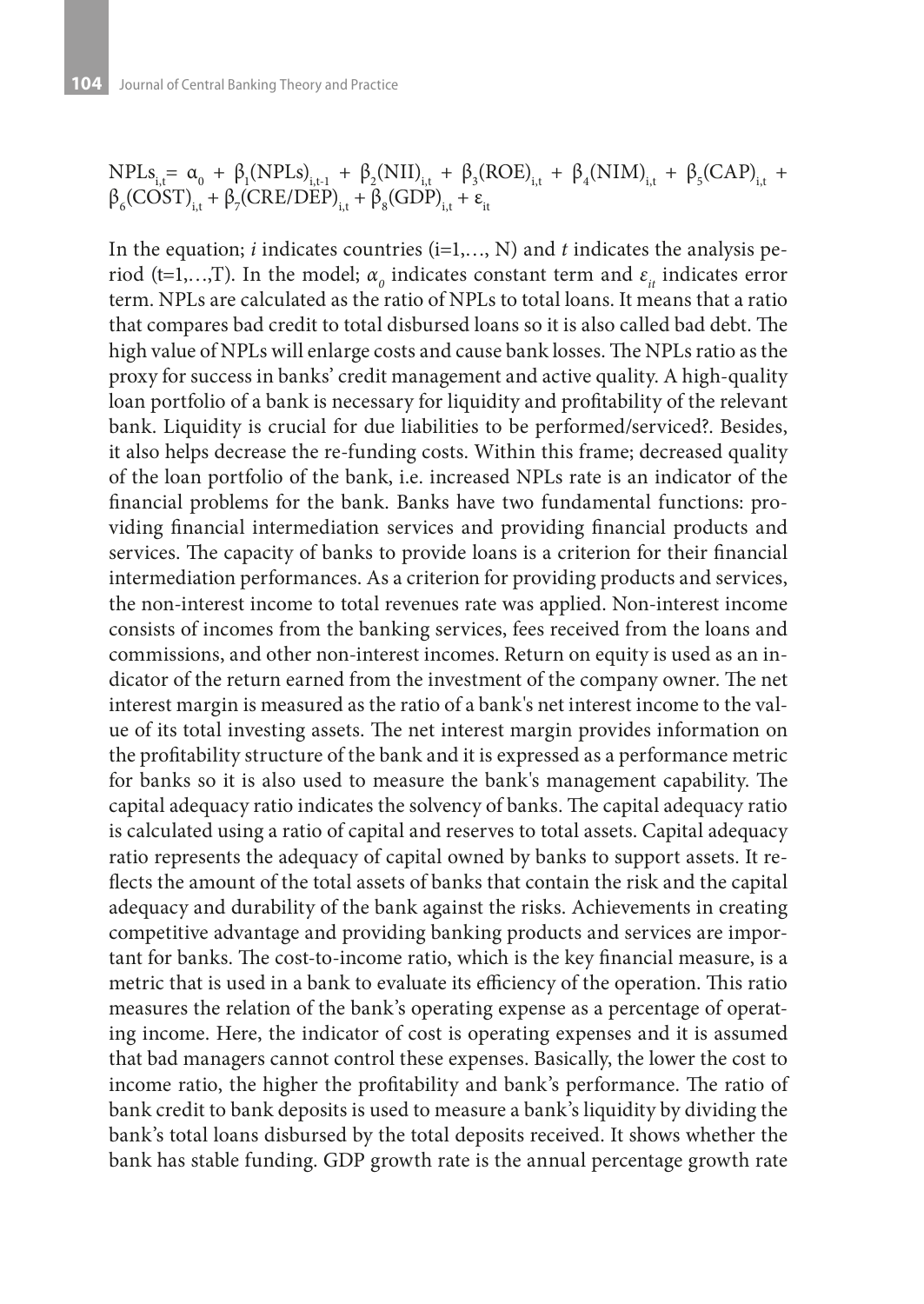of real GDP. The growth on the level of real GDP over the years was calculated and applied in the analysis. Descriptions of the variables can be found in Table 1.

| <b>NPLs</b>    | Nonperforming loans to total loans                                                                    |
|----------------|-------------------------------------------------------------------------------------------------------|
| <b>NII</b>     | Non-interest related activities as a percentage of total income                                       |
| <b>ROE</b>     | Ratio of net income to average of total equity capital                                                |
| <b>NIM</b>     | Ratio of tax-adjusted income to average earning assets.                                               |
| CAP            | Ratio of bank capital and reserves to total assets.                                                   |
| COST           | Operating expenses of a bank as a share of sum of net-interest revenue and<br>other operating income. |
| <b>CRE/DEP</b> | Ratio of bank credit to bank deposits                                                                 |
| GDP            | Growth of real gross domestic product                                                                 |

#### **Table 1: Description of variables**

The main objective of the study is to determine the relationship between NPLs, bank-specific and the macroeconomic variables. The variables were chosen based on the review of the previous literature where the most cited variables that affect level of the NPLs were used.

## **4. Analysis method**

The regression analyses were carried out in two different ways in the study. First, the bank-specific and macroeconomic factors affecting the NPLs were estimated through the static panel models. The endogeneity problem which can be caused by the bank-specific factors became prominent as an important factor during the analysis process. In this case, it is possible to obtain deviant and inconsistent findings if the static panel method is applied (Baltagi, 2005). Accordingly, using linear dynamic estimation methods is suggested in case there are internal factors in the panel data model. Additionally, it is possible to face important problems in case lagged dependent variables are applied in the static panel models since the lagged dependent variables are correlated with the error term (Greene, 2000). By considering the results obtained through the static regression estimation methods, it is suggested to apply an instrumental variable instead of lagged dependent variable (Cameron and Trivedi, 2005).

Unlike static panel data models, dynamic panel data models include delayed values of dependent or independent variables within the model. Among the dynamic panel data models, models in which the delayed state of the dependent variable is included in the independent variables are called autoregressive panel data models (Tatoglu, 2018). The dynamic panel data model is created by having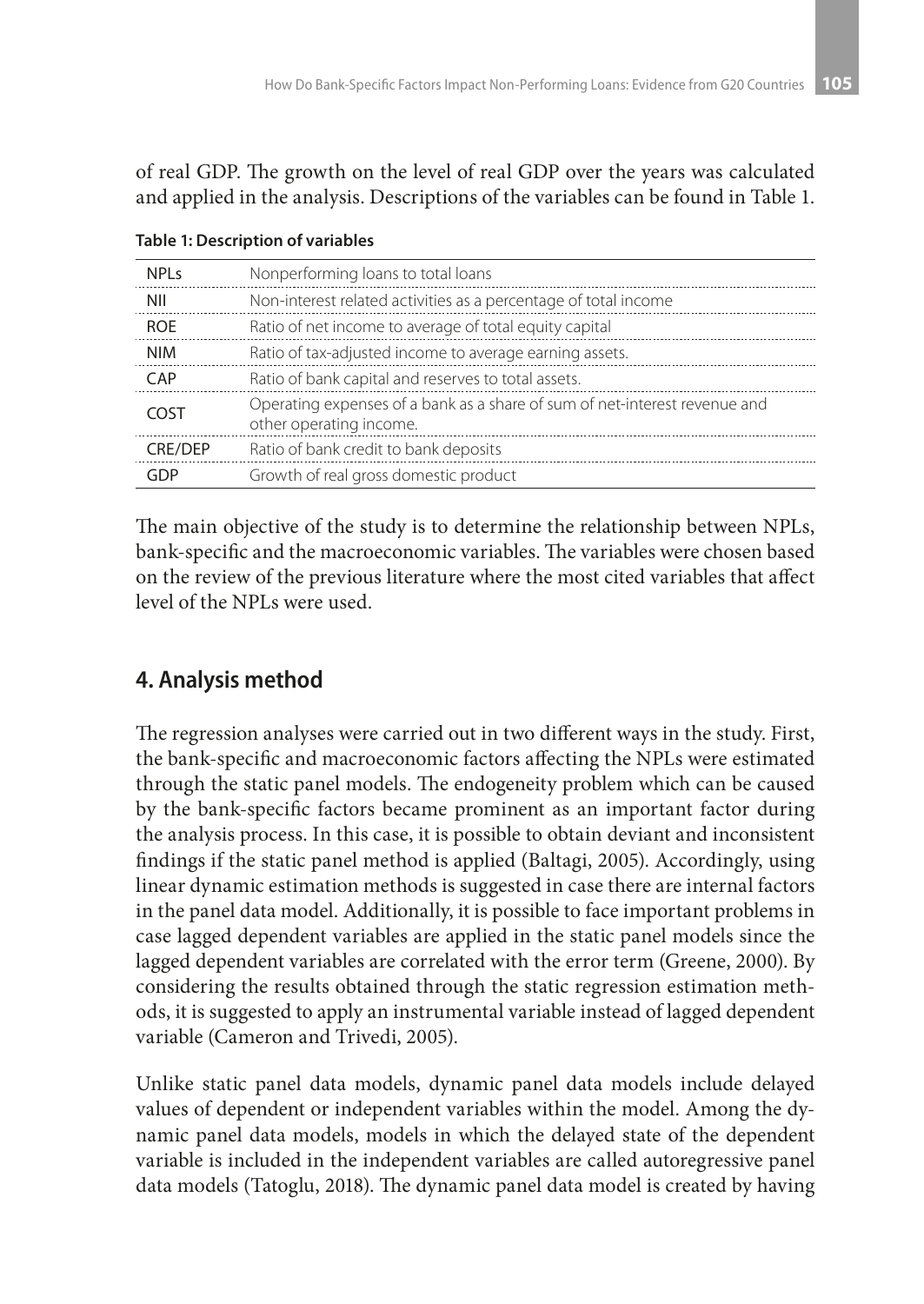a lagged value of the dependent variable as an independent variable on the right side of the equation (Arellano, 2010). In these models, the delayed state of the dependent variable included in the independent variables is correlated with the error term, so it does not comply with the externality assumption. The lagged state of the dependent variable in the model will cause a correlation with unobservable effects (Baltagi, 2005). Due to the endogeneity problem, the estimators of such models obtained by the pooled least squares method (OLS) method will be biased and inconsistent. The fact that the error term is correlated with the lagged state of the dependent variable neglects an important assumption of the random effects model. Therefore, random-effects estimators will not be consistent and reliable.

To overcome this problem, the Generalized Method of Movements (GMM) was suggested by Arellano and Bond (1991) and based on the primary difference transformation. Through this method, it is possible to provide estimations resistant to heteroscedasticity and autocorrelation (Tatoglu, 2018). However, determining whether the model is valid is important in terms of validity and soundness of the findings. Various tests should be carried out to test deviations from hypothesis in panel data models to determine whether the data used are appropriate. What is meant by stubs from the hypothesis is the presence of autocorrelation, varying variance and correlation between units in the model. The first of these conditions is that there is no multicollinearity between the independent variables. The linear regression model assumes that there is no multicollinearity between independent determinants. From this point of view, the existence of multicollinearity was investigated by the variance inflation factor (VIF). It was determined that the obtained VIF values do not contain multicollinearity between the independent variables. Another important factor is the heteroscedasticity problem decreasing the significance by causing the standard errors of estimated coefficients not to be estimated accurately. For this reason, the existence of the heteroscedasticity problem in the research model was analysed through the Greene (2000) test and the existence of the autocorrelation problem in the research model was analysed through the Wooldridge (2002) and Drukker (2003) tests. As a result, the tests performed reveal that there is a heteroscedasticity and autocorrelation problem in the model.

In this study, dynamic panel data analysis with the two-step Generalized Moments Method (GMM) developed by Arellano and Bond (1991) for estimation of elasticity free of variance and autocorrelation was preferred. Estimations provided by the dynamic estimators are valid when the instrumental variables are applied completely and accurately and when the instrumental variables reflect the actual variables completely. For the determination of the validity of instrumental variables, the Sargan test statistics were used. For the heteroscedasticity problem, robust estimations were conducted. Besides, the relationship between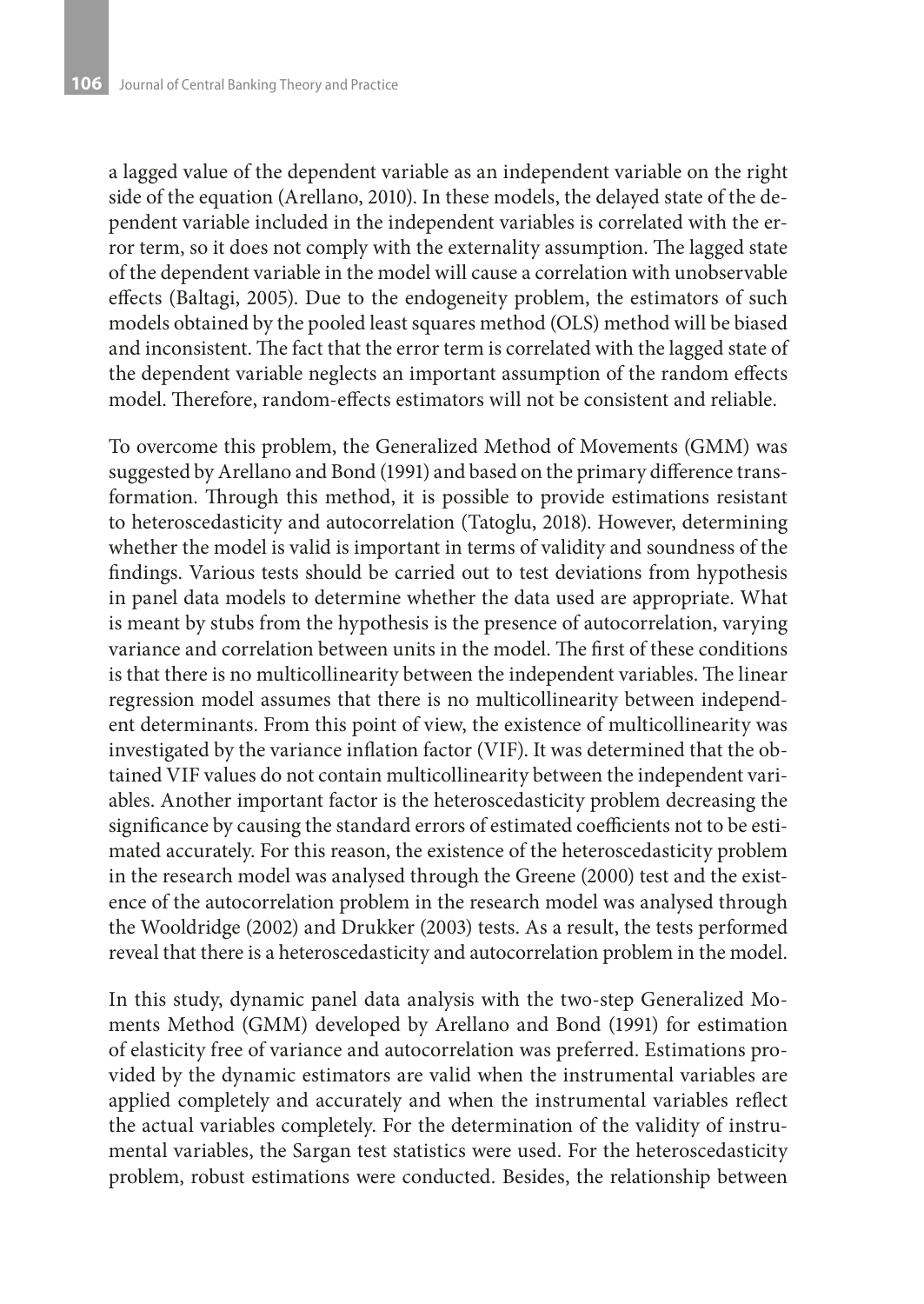the specific effects and explanatory variables for the static panel models was determined through Hausmann test statistics (Hausman, 1978).

## **5. Empirical results**

The findings were reported within three different frames in general. In order to analyse the factors affecting the NPL rate for the banks, the descriptive statistics of the variables included in the research model were calculated. Second, the correlation relationships between the variables were analysed. Finally, the factors affecting the NPL level were analysed by conducting two-step GMM regression estimations.

Table 1 presents descriptive statistics for the determinants involved in the GMM model. Within this frame, the mean, standard deviation, minimum, and maximum of the variables are calculated. The financial features of the banking sector operating in the countries subjected to the analysis were revealed. The descriptive statistics are presented in Table 2.

| Variables      | Obs. | Mean     | Std. Dev. | Minimum    | Maximum  |  |
|----------------|------|----------|-----------|------------|----------|--|
| NPI s          | 380  | 497463   | 5705448   | 0.4        | 48.6     |  |
| NII            | 380  | 3925793  | 14 54192  | 796108     | 95 2632  |  |
| <b>ROF</b>     | 380  | 869754   | 1799367   | $-211.443$ | 36.608   |  |
| <b>NIM</b>     | 380  | 3365884  | 2294768   | 0.306504   | 19.9032  |  |
| CAP            | 380  | 79062    | 3014276   | 24         | 154164   |  |
| COST           | 380  | 58.46887 | 133296    | 275016     | 139468   |  |
| <b>CRE/DEP</b> | 380  | 108 561  | 51 0107   | 3712       | 330979   |  |
| GDP            | 380  | 3162344  | 3.567966  | $-1312673$ | 14.23086 |  |

**Table 2: Descriptive analysis of the variables**

Source: The authors

As can be seen from Table 2, all variables have 380 observations for the period 1998-2017. The NPLs variable has a mean value of 4.97%, which ranges from 48.6% to 0.4%. The average value of NII, ROE, NIM, CAP, COST, CRE/DEP, and GDP are 39.25%, 8.69%, 3.36%, 7.90%, 58.4%, 108.56%, and 3.16%, respectively. Additionally, CRE/DEP for the same period is very high. It takes values from 37.12% to 330.97%. It can also be observed that the highest value of the standard deviation is CRE/DEP and the lowest value of standard deviation is NIM. The value of standard deviation shows that the value of NPLs in the G20 economies is very close. Accordingly, it is understood that the total of NPLs in these countries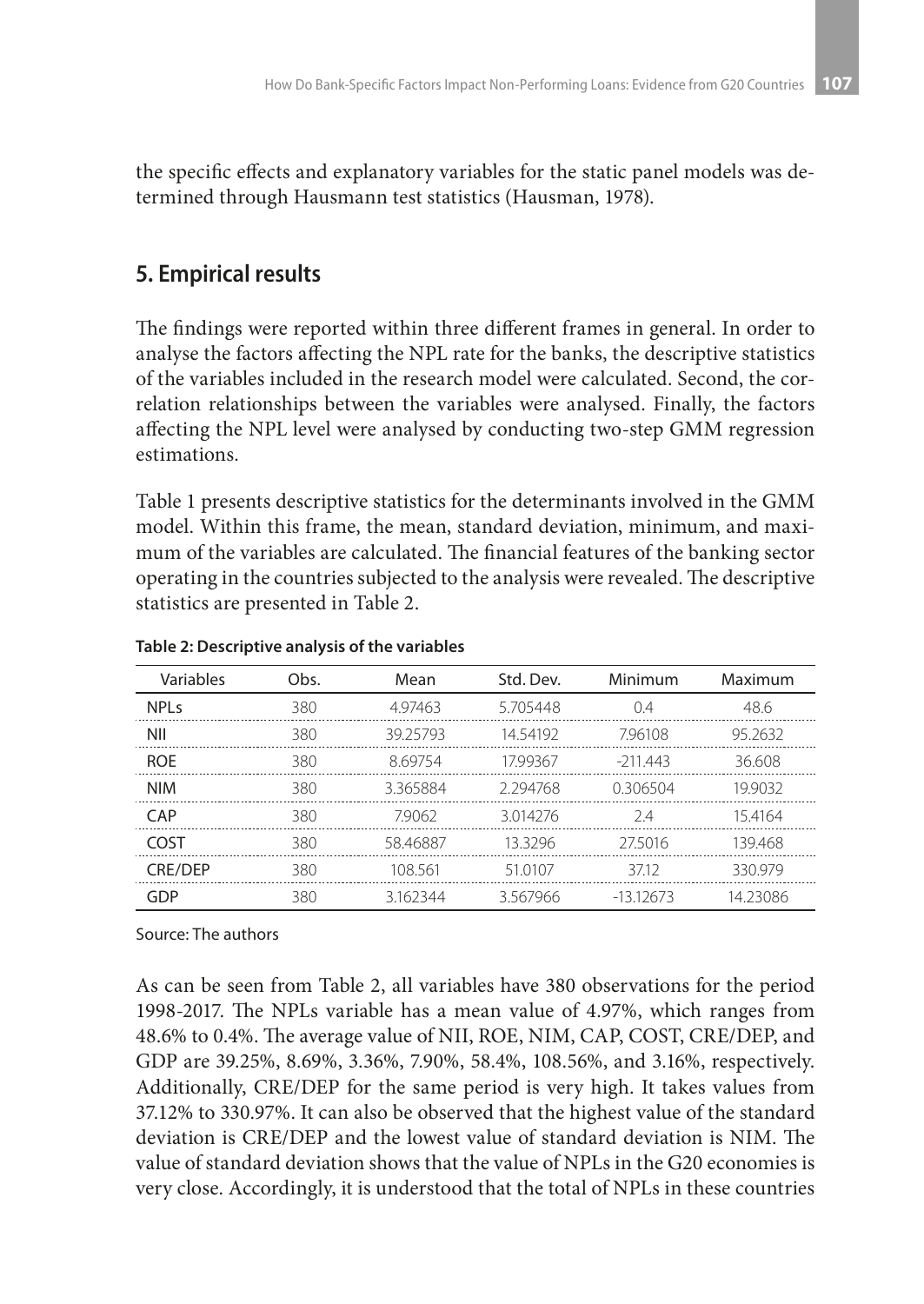is similar. The CRE/DEP variable has significant variations between the minimum and the maximum. Furthermore, from Table 2 we can see that ROE and GDP have negative and positive values. These results also confirm the fact that banks in the G20 economies were affected by the economic and financial crisis and marked negative growth. Different statements can be made in Table 2 for other variables.

The levels of NPLs by years for the G20 countries included in the analysis was presented in Graph 1.



**Graph 1: The levels of NPLs for G20 countries from 1998 to 2017**

According to Graph 1, it can be observed that the evolution of the NPLs in the G20 countries from 1998- to 2017, monotonically exhibits a mixture of upward and downward. It was discovered that the year with the highest NPLs rate is 2001 in the period subjected to research. The rate trended to decrease in the period between 2003 and 2008. The global financial crisis had started in 2007 in the USA with the collapse of the mortgage market with high interest and it continued to affect the world until 2011 causing a major increase in the NPLs rates in the G20 countries. It can be observed that the NPLs rate trended to decrease in the period between 2003 and 2015. The financial crisis was one of the factors that affected the increase in non-performing loans. It can also be observed that the crisis in 2008 has a negative effect on the NPLs values of the banks. It was discovered that the return rates of the loans decreased and NPLs rates increased in this period. Due to the 2008/2009 global financial crisis, borrowers had more difficulties paying off their credits, therefore increasing the rate of NPLs and devastating effects on the entire economy. However, the value of the NPLs started to decrease after the end of 2009. It is understood that the national economies of the countries

Source: The authors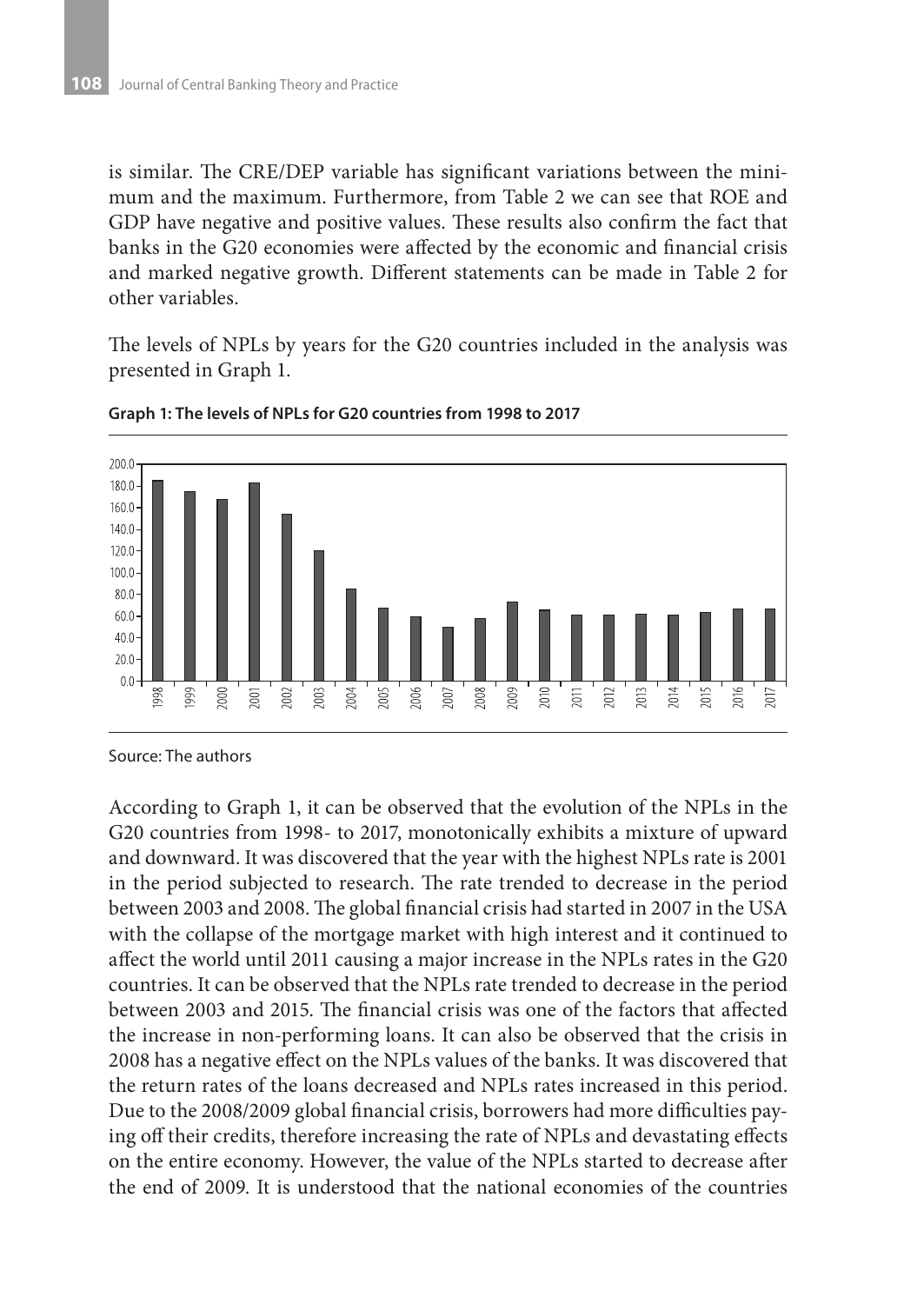have managed to recover rapidly. It was also discovered that the number of NPLs increased during the period of recession and it decreased during the period when the economies are invigorated, and the real economies grow.

The correlation between the dependent variable and its explanatory variables was analysed. Table 3 indicates the Pearson correlation analysis between NPLs and their explanatory variables.

|                | <b>NPLs</b>         | $NPLs_{t-1}$        | NII                 | <b>ROE</b>          | <b>NIM</b>          | CAP                 | COST                | <b>CRE/DEP</b>   | GDP |
|----------------|---------------------|---------------------|---------------------|---------------------|---------------------|---------------------|---------------------|------------------|-----|
| <b>NPLs</b>    |                     |                     |                     |                     |                     |                     |                     |                  |     |
| $NPLs_{t-1}$   | 0.908<br>(0.000)    | -1                  |                     |                     |                     |                     |                     |                  |     |
| NII            | $-0.075$<br>(0.143) | $-0.090$<br>(0.086) | $\overline{1}$      |                     |                     |                     |                     |                  |     |
| <b>ROE</b>     | $-0.323$<br>(0.000) | $-0.335$<br>(0.000) | 0.015<br>(0.759)    | 1                   |                     |                     |                     |                  |     |
| <b>NIM</b>     | 0.068<br>(0.185)    | 0.112<br>(0.032)    | $-0.176$<br>(0.000) | 0.250<br>(0.000)    | 1                   |                     |                     |                  |     |
| CAP            | $-0.105$<br>(0.040) | $-0.063$<br>(0.225) | 0.061<br>(0.229)    | 0.351<br>(0.000)    | 0.577<br>(0.000)    | 1                   |                     |                  |     |
| COST           | 0.171<br>(0.000)    | 0.100<br>(0.057)    | 0.495<br>(0.000)    | $-0.319$<br>(0.000) | $-0.162$<br>(0.001) | $-0.221$<br>(0.000) | 1                   |                  |     |
| <b>CRE/DEP</b> | $-0.026$<br>(0.613) | $-0.089$<br>(0.088) | $-0.127$<br>(0.013) | 0.005<br>(0.922)    | $-0.280$<br>(0.000) | $-0.192$<br>(0.000) | $-0.262$<br>(0.000) | 1                |     |
| GDP            | $-0.109$<br>(0.032) | 0.132<br>(0.012)    | $-0.222$<br>(0.000) | 0.169<br>(0.000)    | 0.091<br>(0.07)     | 0.094<br>(0.064)    | $-0.295$<br>(0.000) | 0.171<br>(0.000) |     |

**Table 3: Pearson correlation analysis**

Source: The authors' calculations

According to Table 3, in general, the correlations among the explanatory variables are found statistically significant. The correlation analysis indicates that correlation coefficients between the explanatory variables are low except for the relationship between the NPLs and the lagged NPLs. Accordingly, lagged NPLs has the highest correlation coefficient and the correlation between the other variables have a relatively low correlation coefficient. The lowest value of correlation exhibited among explanatory variables is 0.015 which was found in the case of ROE and NII. While NPLs were positively correlated with lagged NPLs, NIM and COST were negatively correlated with NII, ROE, CAP, CRE/DEP, and GDP. The correlation between the GDP and NPLs is broadly in line with economic theory: NPLs were negatively correlated with GDP growth. This may suggest that lagged NPLs, NIM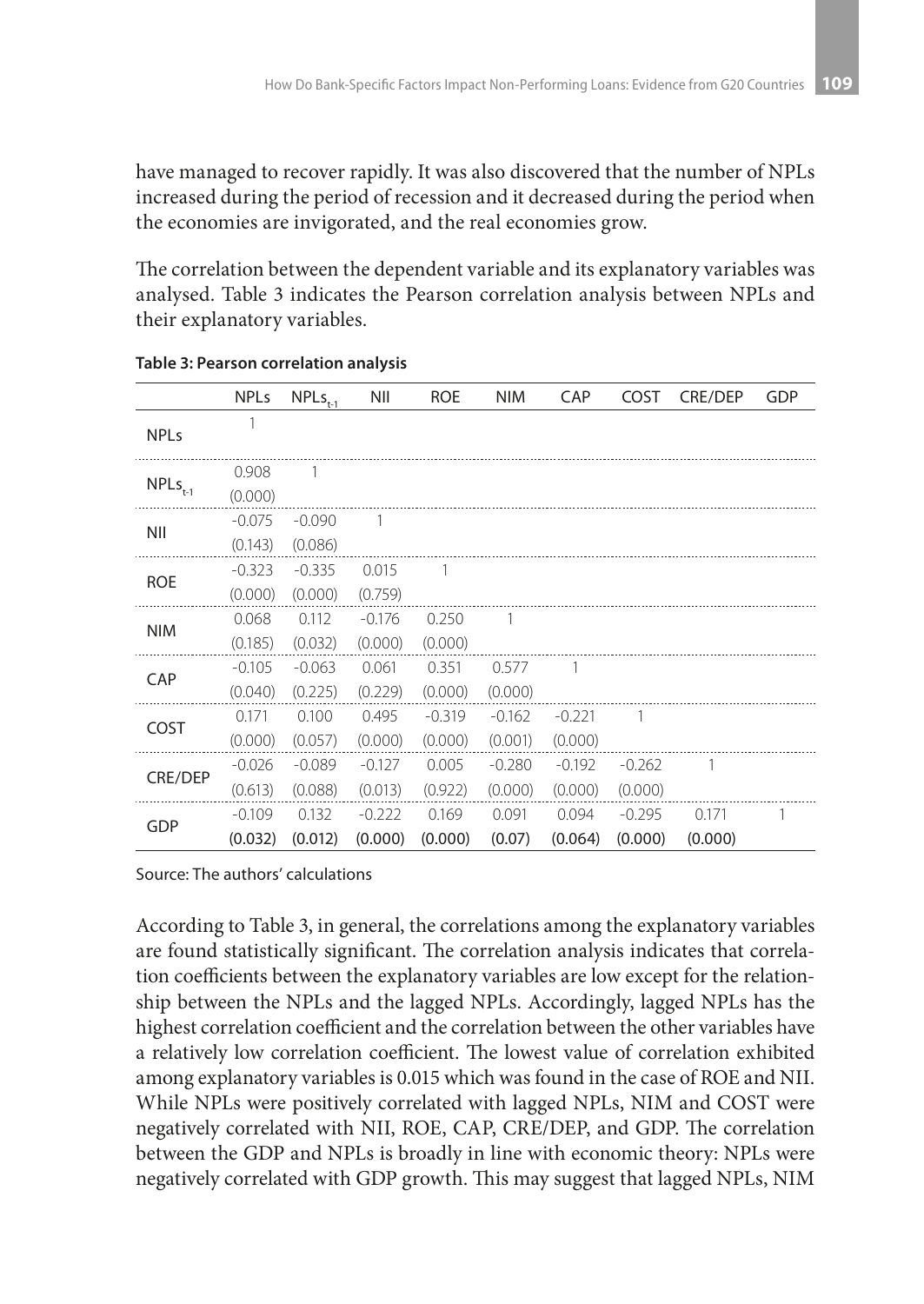and COST increase the NPLs of the G20 economies. The comparison of the correlation coefficients between the variables and the variable except for lagged NPLs was not strong, suggesting that multicollinearity problems were not severe between variables. Appendix (1) gives the matrix of correlation coefficients between the dependent variable and the explanatory variables in the equation of our study.

|                   | (Model 1)    | (Model 2)    | (Model 3)    | (Model 4)    | (Model 5)    | (Model 6)    | (Model 7)    |
|-------------------|--------------|--------------|--------------|--------------|--------------|--------------|--------------|
| Variables         | <b>NPLs</b>  | <b>NPLs</b>  | <b>NPLs</b>  | <b>NPLs</b>  | <b>NPLs</b>  | <b>NPLs</b>  | <b>NPLs</b>  |
|                   |              |              |              |              |              |              |              |
| $NPLS_{(t-1)}$    | $0.838***$   | $0.795***$   | $0.798***$   | $0.759***$   | $0.751***$   | $0.750***$   | $0.855***$   |
|                   | (0.00565)    | (0.00501)    | (0.00394)    | (0.00764)    | (0.0356)     | (0.0384)     | (0.0622)     |
| NII               | $-0.0559***$ | $-0.0401***$ | $-0.0473***$ | $-0.0488***$ | $-0.0364***$ | $-0.0402***$ | $-0.0143$    |
|                   | (0.00657)    | (0.00719)    | (0.00572)    | (0.00758)    | (0.00928)    | (0.00879)    | (0.0102)     |
| <b>ROE</b>        |              | $-0.0271***$ | $-0.0261***$ | $-0.0208***$ | $-0.0103***$ | $-0.00212$   | $-0.0137***$ |
|                   |              | (0.00276)    | (0.00301)    | (0.00433)    | (0.00327)    | (0.00500)    | (0.00463)    |
| <b>NIM</b>        |              |              | $-0.0510$    | $-0.0710*$   | 0.00613      | 0.0423       | $-0.101$     |
|                   |              |              | (0.0313)     | (0.0412)     | (0.0819)     | (0.0958)     | (0.146)      |
| CAP               |              |              |              | $-0.403***$  | $-0.326***$  | $-0.343***$  | $-0.275***$  |
|                   |              |              |              | (0.0752)     | (0.0766)     | (0.0796)     | (0.0768)     |
| COST              |              |              |              |              | $0.0725***$  | $0.0855***$  | $0.0520**$   |
|                   |              |              |              |              | (0.0148)     | (0.0137)     | (0.0247)     |
| <b>CRE/DEP</b>    |              |              |              |              |              | $2.602*$     | $4.757**$    |
|                   |              |              |              |              |              | (1.553)      | (1.934)      |
| <b>GDP</b>        |              |              |              |              |              |              | $-0.219***$  |
|                   |              |              |              |              |              |              | (0.0289)     |
| Constant          | $2.662***$   | $2.498***$   | $2.906***$   | $6.296***$   | 0.702        | $-11.87$     | $-21.25**$   |
|                   | (0.253)      | (0.255)      | (0.297)      | (0.854)      | (0.718)      | (7.675)      | (9.071)      |
| Observations      | 342          | 342          | 342          | 342          | 342          | 342          | 342          |
| Number of cno     | 19           | 19           | 19           | 19           | 19           | 19           | 19           |
| <b>Wald Testi</b> | 71497.38     | 105801.61    | 139920.43    | 15911.45     | 2272.37      | 2738.59      | 7774.60      |
| P Değeri          | 0.000        | 0.000        | 0.000        | 0.000        | 0.000        | 0.000        | 0.000        |
| AR(1)             | $-1.306***$  | $-1.330***$  | $-1.330***$  | $-1.332***$  | $-1.504***$  | $-1.538***$  | $-1.418***$  |
| AR(2)             | 0.547        | 0.479        | 0.499        | 0.541        | 0.552        | 0.559        | 0.492        |
| AR (2) (p)        | 0.584        | 0.631        | 0.617        | 0.588        | 0.580        | 0.575        | 0.622        |
| Sargan test       | 17.625       | 16.174       | 16.545       | 16.083       | 13.757       | 14.977       | 8.365        |
| Sargan test (p)   | 0.990        | 0.995        | 0.994        | 0.996        | 0.999        | 0.998        | 1.0000       |

#### **Table 4: The results of the two-step GMM regression**

Notes: Standard errors in parentheses.  $*$  p < 0.10,  $**$  p < 0.05,  $***$  p < 0.01. VIF values were below the value of 2 (values ranged from 1.14 to 1.78 and the average value of VIF is 1.51 which indicates that multicollinearity was not an issue.

Source: The authors' calculations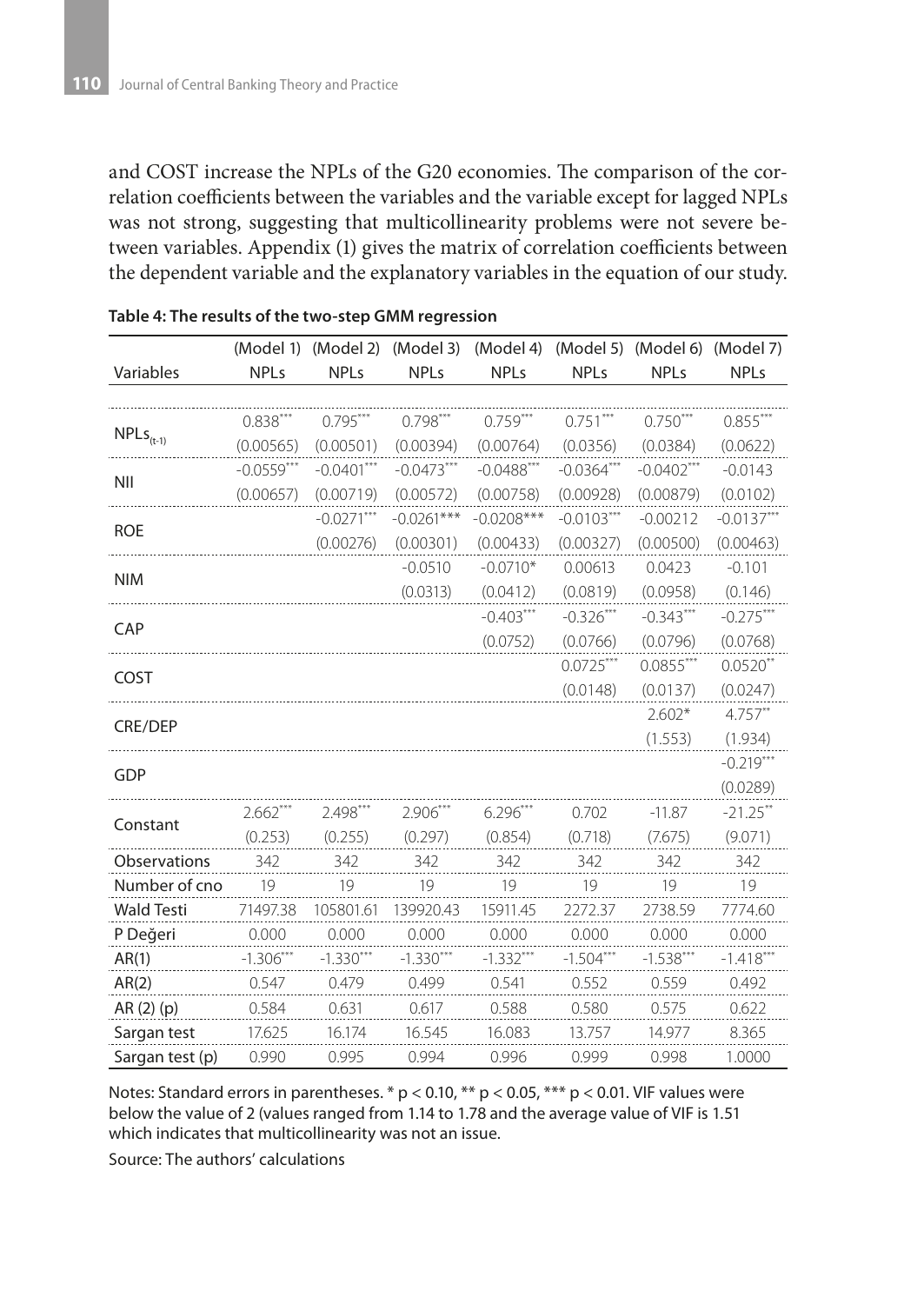The regression estimations were conducted through two-step GMM estimations in this study. The two-step GMM provides reliable estimation results for solving the endogeneity problem between the variables. Besides, it also enables the dynamic effects of dependent variables to be revealed. The regression analyses related to the factors affecting the NPLs rate are presented in Table 4.

The test statistics in Table 4 indicate that the findings obtained through the twostep estimation method are valid and reliable. The lagged value of NPLs was included in the models as a descriptive variable and we expect a positive sign of its coefficient. It was discovered that there is a statistically significant positive relationship between the NPLs levels of the banks from the previous period. The lagged NPLs indicate a positive significant correlation in all models and the NPLs follow an autoregressive process. Accordingly, a high level of NPLs from the previous period makes the NPLs from the future period to be high too. This result is corroborated by the literature, highlighting the dynamic persistence of NPLs during the observed period. The results are consistent with the studies in the literature by Makri et al. (2014), Ghosh (2015), Dimitrios et al. (2016), and Koju et al. (2018). There are different opinions in the literature regarding the effect of banks' profitability on NPLs. When the results of the two-step estimations are examined, it is seen that there is a statistically significant negative relationship between the ROE and NPLs. The correlation coefficient indicates that with increasing the ROE, the rate of NPLs decreases. The high NPLs ratio indicates that the credit quality of a bank and, therefore, profitability of the bank is lower. Accordingly, a negative relationship is expected between bank profitability and the level of NPLs. As banks lean towards risky loans, as the NPLs increase, their profitability especially returns on equity will decrease. Hence, a higher return on equity indicates better profit expectations and, therefore, it is associated with lower credit risk. Many studies have revealed that the ratio of NPLs is negatively related to bank capital. This situation shows that banks with high capital adequacy are more careful and selective in their lending processes. Since banks with low capital structure will be more flexible in lending, they may tend to take high credit risk. It is closely related to the moral hazard problem (Keeton and Morris, 1987). Capital adequacy also represents the level of guarantee against the risks for the banks in general. The literature presented evidence that capital adequacy ratio has a strong effect on NPLs (Sinkey and Greenawalt, 1991; Berger and DeYoung, 1997). In this study, it has been determined that there is a negative relationship between the capital ratio and the NPLs. The increasing capital ratio decreases the NPLs ratio. The results are consistent with the studies in the literature Berger and DeYoung, 1997, Sinkey and Greenwalt (1991), Kwan and Eisenbeis (1997) Boudriga et al. (2009). According to Berger and DeYoung (1997), the low level of cost effectiveness is a result of bad management, and this nega-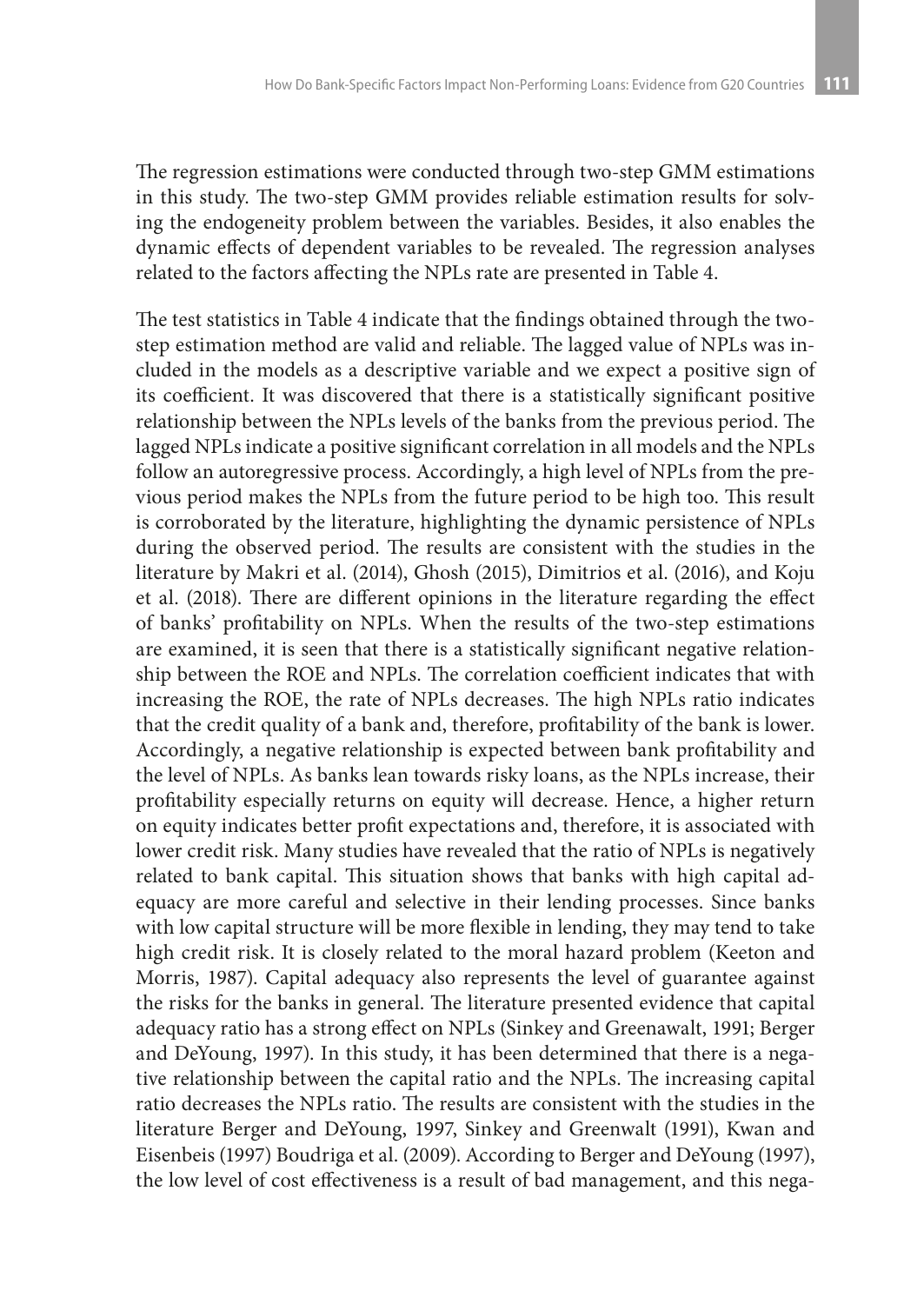tively affects the credit management of bank managers. It is possible to say that when the high credit cost of the banks with higher NPLs is considered. The assumption that banks' high loan costs will lead to non-performing loans is related to the bad management hypothesis (Berger and DeYoung, 1997). In this study, it has been determined that there is a positive relationship between the operating expenses and the NPLs. An increasing level of operating expenses increases the NPLs rate. In the literature, the relationship between bank credit to bank deposits as credit growth and NPLs can work both positively and negatively. In this study, it was detected that there is a positive relationship between bank credit to bank deposits and NPLs. Banks' increase in loan amounts causes them to decrease interest rates and credit standards. This decrease in credit standards results in the borrowers being unable to repay their debts. Therefore, a positive relationship is expected between rapid loan growth and NPLs (Keeton, 1999). Most studies in the literature conclude that there is a negative relationship between NPLs and GDP growth. In this study, it was detected that there is an adverse relationship between the growth rate of GDP and NPLs, as predicted by theory. It indicates that the NPLs increase in periods of economic recession, and they decrease in the periods when the economy is invigorated, and the real economy grows. As GDP growth slows down, credit quality deteriorates, and defaults increase, thus reducing bank returns. The credit risk is affected by macroeconomic developments. The results are consistent with the studies of Salas and Saurina (2002), Fofack (2005), Espinoza and Prasad (2010), Warue (2012), Jakubik and Reininger (2013), Beck, Jakubik and Piloiu (2015), Viswanadham and Nahid (2015), Mpofu and Nikolaidou (2018), Kozarić and Žunić-Dželihodžić (2020). The statistically significant relationship between the non-interest income and NPLs was not obtained. Similarly, a significant finding between the net interest margin and NPLs was not obtained. When the results in the two-step GMM are evaluated together, it can be observed that banks should give interest to bank-specific factors when they offer loans to decrease the level of NPLs.

### **6. Conclusion and policy recommendations**

The banking sector has a very important place in terms of financing economic growth and ensuring financial development. Especially in developing countries, the banking sector is the lifeblood of the financial system and encourages the development of other sectors. Therefore, there is a very close relationship between economic development and banking performance in these countries. A measurement of the profitability and performance of banks is the level of NPLs. Banks face the risk of non-repayment of loans in their lending processes, in other words, problematic loans. The increase in the level of NPLs in the banking sector has a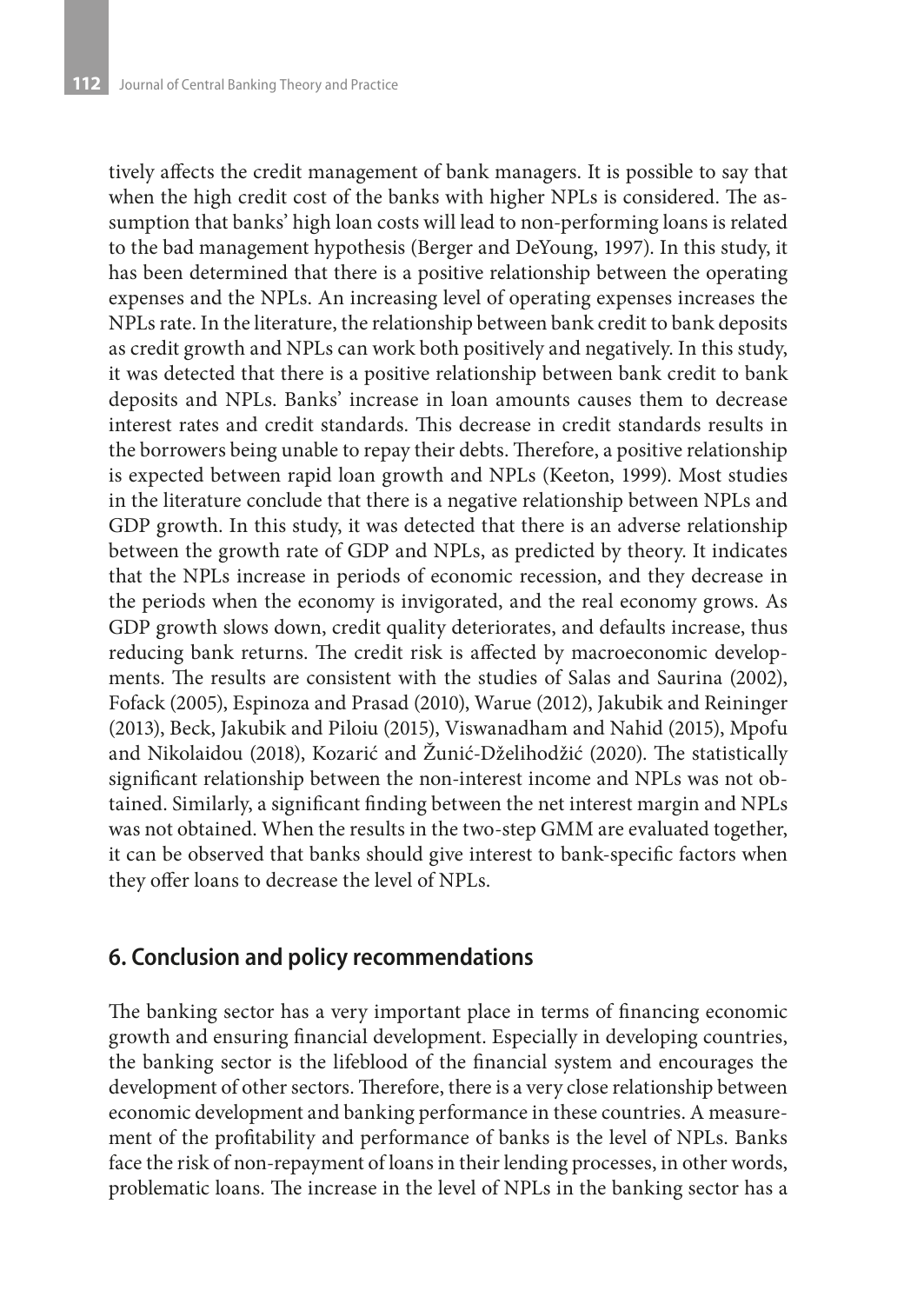negative impact not only on the banking sector but also on the entire economy. Accordingly, the NPLs are a threat to the sustainable development of economies. The increase in NPL ratio negatively affects the balance sheets of banks and causes a decrease in their profitability and capital. This situation will cause banks to restrict the provision of new loans. If the NPLs problem is not resolved, it may cause serious financial problems and crises in the system. For these reasons, it is extremely important to understand NPLs, which is one of the most important obstacles to loan growth, and to develop solutions.

In this study, the factors affecting NPLs for the banks of developing countries were analysed. The findings revealed that the bank-specific factors and developments in the economy affect the NPLs rate. It was discovered that the current NPLs rates of the banks are affected by the NPLs rates of the previous period. In the case of the higher NPLs rates for the banks from the previous period, increases in the NPLs rates in the future periods are expected. It is determined that there is a statistically significant negative relationship between NPLs and returns on equity, capital adequacy, and GDP growth. Another important finding in the study is the existence of a positive relationship between NPLs and lagged NPLs operating expenses and bank credit to bank deposits. An adverse relationship between the growth rate of GDP and NPLs was obtained. NPLs were found to be affected by the economic structure operated. It was concluded that NPLs tend to decrease during the period when the economic conjuncture is good and that they increase when it is bad. This finding indicates that fluctuations in the economy are quickly transmitted to the problem loans of banks in developing countries. According to the results obtained, increasing the ratio of GDP, ROE, and CAP and decreasing the ratio of COST and CRE/DEP reduce the level of NPLs. The results of the study were found to be consistent with the relevant literature. Therefore, it is recommended that policymakers focus on bank-specific factors affecting the level of NPLs.

In this study, NPLs of the banks in G20 countries were examined in the context of bank-specific factors. There are lots of factors that may affect increases or decreases in the number of NPLs. Here, the analyses of the study were mainly conducted by focusing on the bank-specific factors. However, the proliferation of the Covid-19 pandemic process, which started in January 2020 in many countries, caused political, social, economic, and cultural changes. Countries have put into effect imperative new applications in many fields. Hence, it is recommended to consider the effects of the economic conjuncture and global crises such as the Covid-19 pandemic for the studies to be conducted and research their impact on the banking sector (Žunić, Kozarić and Žunić-Dželihodžić, 2021). Furthermore, new researches can be conducted to examine NPLs by changing the period and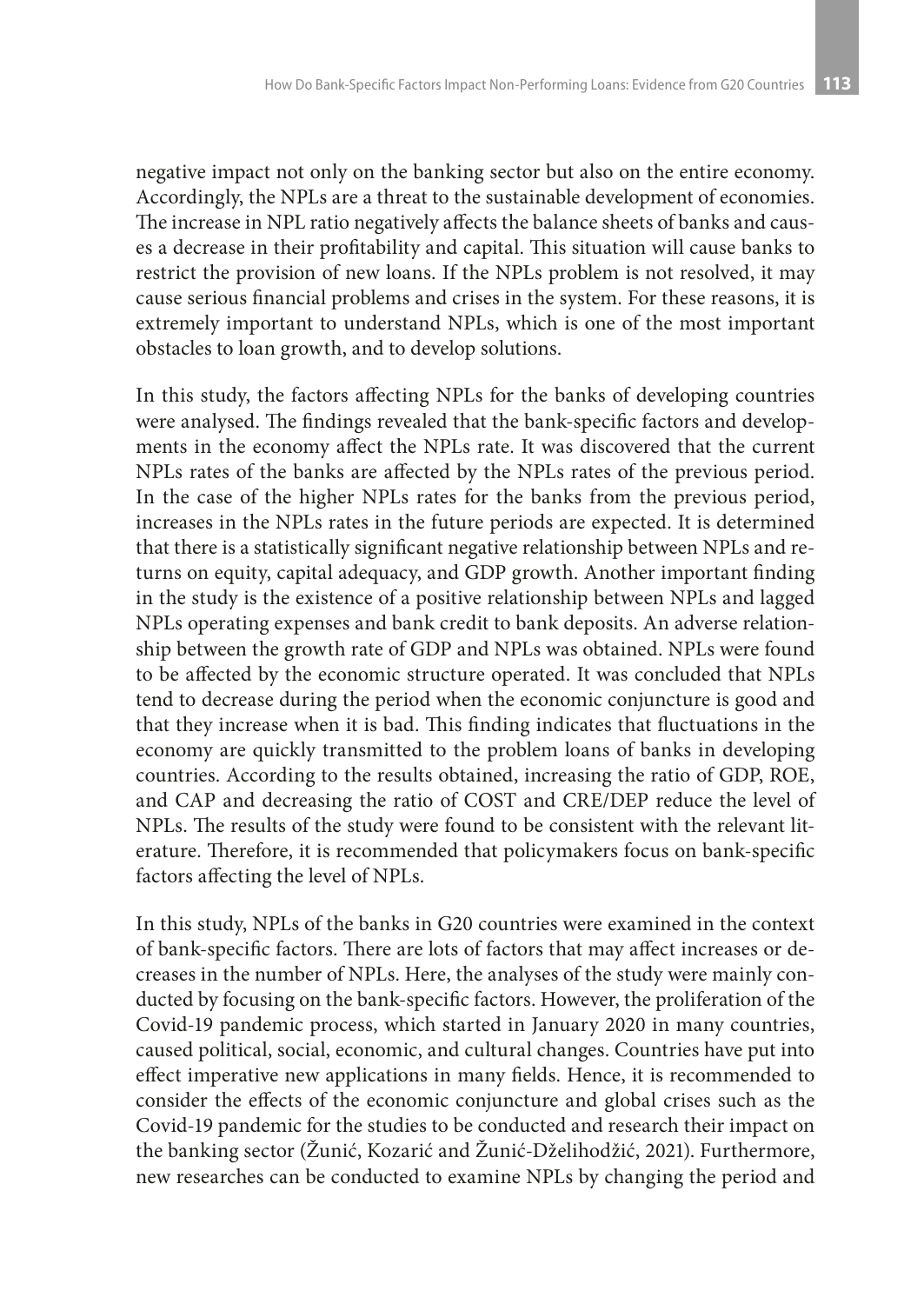using different econometric models in panel data analysis. Finally, the empirical findings of this study may also have implications for policymakers. The findings of this study could be useful for policymakers as it offers important data related to the performance of banking sector.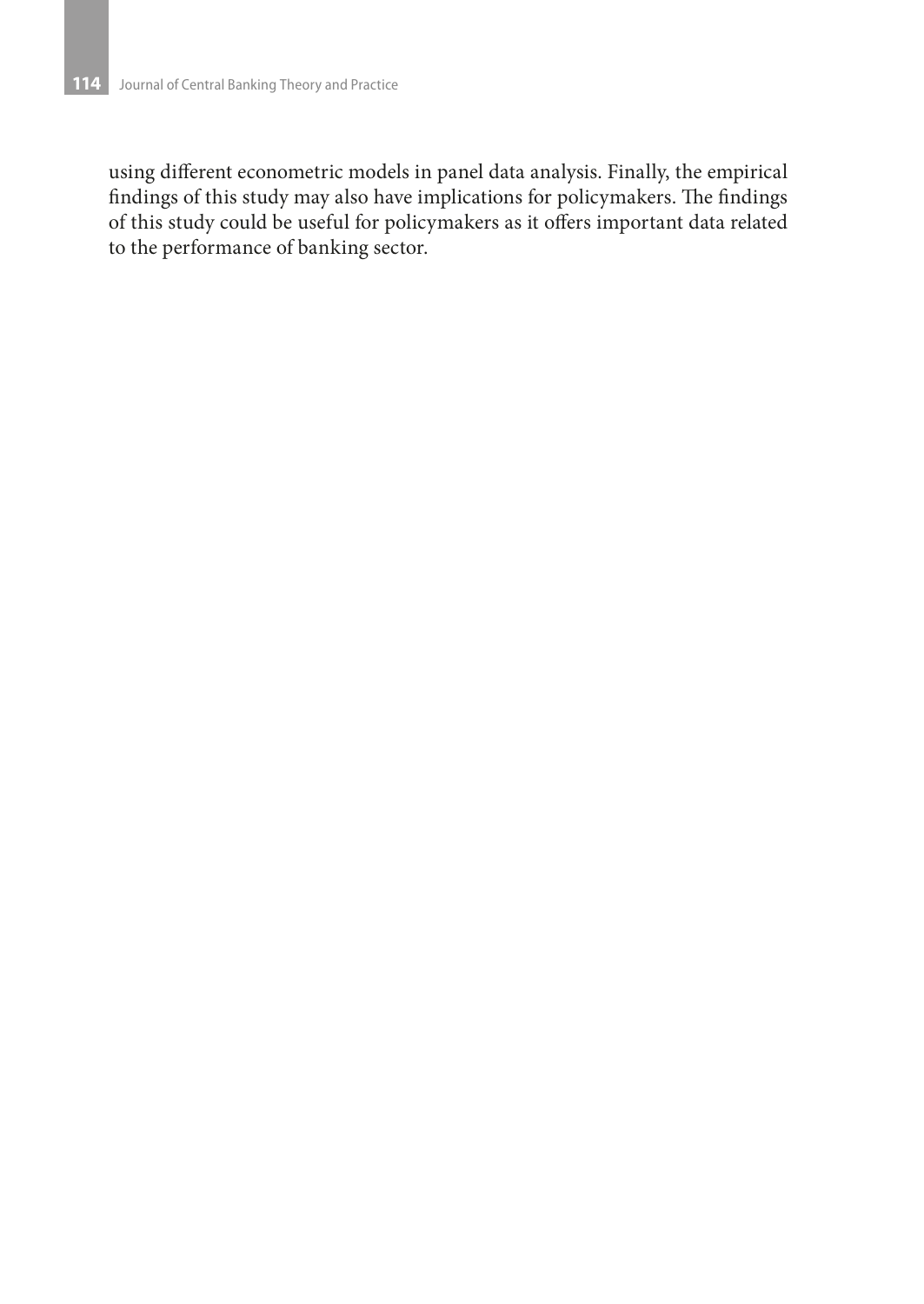# **References**

- 1. Abbas, F. and Younas, Z.I. (2021). How do bank capital and capital buffer affect risk: Empirical evidence from large US commercial banks. *Journal of Central Banking Theory and Practice*, 10:2, 109-131. doi: 10.2478/ jcbtp-2021-0016
- 2. Abdioglu, N. and Aytekin, S. (2016). Assessing the factors that impact nonperforming loan ratio: An application on deposit banks by using dynamic panel data. *Journal of Business Research*, 8:1, 538-555. doi.org/10.20491/ isader.2016.159
- 3. Abid, L., Ouertani, M.N. and Zouari-Ghorbel, S. (2014). Macroeconomic and bank-specific determinants of household's non-performing loans in Tunisia: A dynamic panel data. *Procedia Economics and Finance*, 13, 58-68. doi: 10.1016/S2212-5671(14)00430-4.
- 4. Ahmad, N.H. and Ariff, M. (2007). Multi-country study of bank credit risk determinants. *The International Journal of Banking and Finance*, 5, 35-52.
- 5. Arellano, M. and Bond, S. (1991). Some tests of specification for panel data: Monte Carlo evidence and an application to employment equations. *The Review of Economic Studies*, 58:2, 277-297. doi.org/10.2307/2297968
- 6. Arellano, M. (2010). Panel Data Econometrics, Oxford Univ. Press., Oxford.
- 7. Baltagi, B.H. (2005). *Econometric Analysis of Panel Data*, Fifth Edition. John Wiley & Sons, Canada.
- 8. Baselga-Pascual, L., Ponce-Trujillo, A. and Riportella-Cardone, C. (2015). Factors influencing bank risk in Europe: Evidence from the financial crisis. *The North American Journal of Economics and Finance*, 34, 138-166. doi. org/10.1016/j.najef.2015.08.004.
- 9. Bayar, Y. (2019). Macroeconomic, institutional and bank-specific determinants of non-performing loans in emerging market economies: A dynamic panel regression analysis. *Journal of Central Banking Theory and Practice*, 8:3, 95-110. doi.org/10.2478/jcbtp-2019-0026
- 10. Beck, R, Jakubik, P. and Piloiu, A. (2015). Key determinants of nonperforming loans: New Evidence from a global sample. *Open Economies Review*, 26:3, 525-550.
- 11. Belke, A., Ulrich, H. and Ralph, S. (2016). Regional bank efficiency and its effect on regional growth in 'normal' and 'bad' times. *Economic Modelling*, 25, 413-426.
- 12. Berger, A. and DeYoung, R. (1997). Problem loans and cost efficiency in commercial banks. *Journal of Banking and Finance*, 21:6, 849-870. doi. org/10.1016/S0378-4266(97)00003-4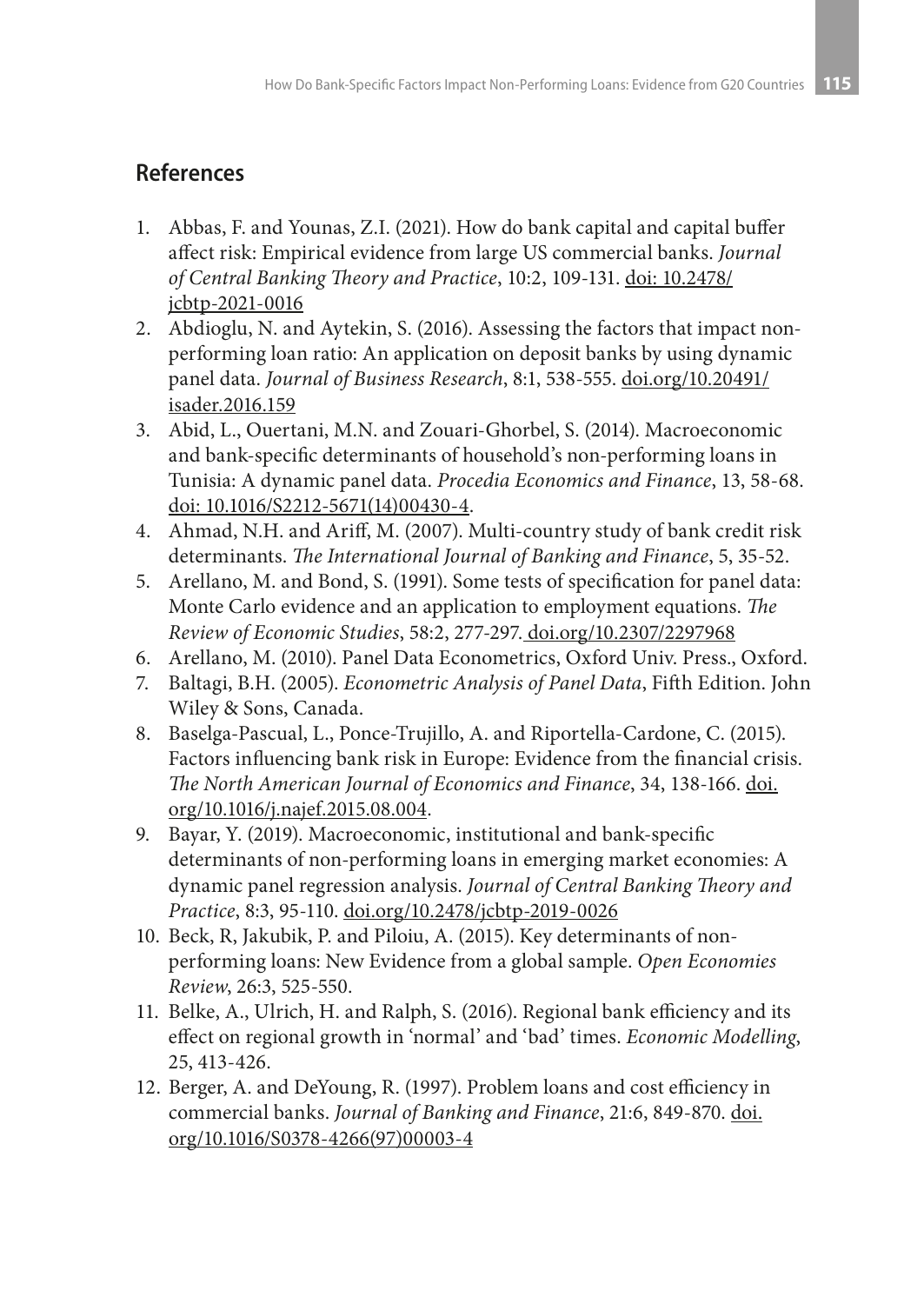- 13. Boudriga, A., Taktak, N. and Jellouli, S. (2009). Banking supervision and nonperforming loans: A cross-country analysis. *Journal of Financial Economic Policy*, 1:4, 286-318.
- 14. Cameron, A.C. and Trivedi, P.K. (2005). *Microeconometrics, Methods and Applications*. Cambridge University Press, New York.
- 15. Cetinkaya, H. (2019). An empirical study on the key determinants of credit risk in the banking sector. *Journal of Economic Policy Researches*, 6:2, 121- 134. doi.org/10.26650/JEPR599442
- 16. Ćurak M, Pepur S, Poposki K. 2013. Determinants of non-performing loans-evidence from Southeastern European banking systems. *Banks and Bank Systems*, 8:1, 45-53.
- 17. Danisman, G.O. (2018). Determinants of bank stability: A financial statement analysis of Turkish banks. *Sosyoekonomi*, 26:38, 87-103. doi.org/10.17233/sosyoekonomi.2018.04.06
- 18. Dhar, S. and Bakshi, A. (2015). Determinants of loan losses of Indian banks: A panel study. *Journal of Asia Business Studies*, 9:1, 17-32. doi.org/ 10.1108/JABS-04-2012-0017
- 19. Dimitrios, A., Helen, L. and Mike, T. (2016). Determinants of nonperforming loans: Evidence from Euro-Area countries. *Finance Research Letters*, 18, 116-119. doi.org/10.1016/j.frl.2016.04.008
- 20. Drukker, D.M. (2003). Testing for serial correlation in linear panel-data models. *Stata Journal*, 3:2, 168-177.
- 21. Espinoza, R.A. and Prasad, A. (2010). Nonperforming loans in the GCC banking system and their macroeconomic effects. *International Monetary Fund Working Paper*, WP/10/224.
- 22. Fofack, H.L. (2005). Nonperforming loans in Sub-Saharan Africa: Causal analysis and macroeconomic implications (English). *Policy, Research Working Paper*, No.WPS 3769, World Bank, Washington, DC.
- 23. Genc, E. and Sasmaz, M.U. (2016). Macroeconomic determiners of nonperforming loans: Commercial loans sample. *Selçuk Üniversitesi Sosyal Bilimler Enstitüsü Dergisi*, 36, 119-129.
- 24. Ghosh, A. (2015). Banking-industry specific and regional economic determinants of non-performing loans: Evidence from US states. *Journal of Financial Stability*, 20, 93-104.
- 25. González-Hermosillo, B., Pazarbasioğlu, C. and Billings, R. (1997). Determinants of banking system fragility: A case study of Mexico. *IMF Economic Review*, 44, 295-314. doi.org/10.2307/3867561
- 26. Greene, W.H. (2000). *Econometric Analysis*, (4th ed.). Upper Saddle River, Prentice Hall, New Jersey.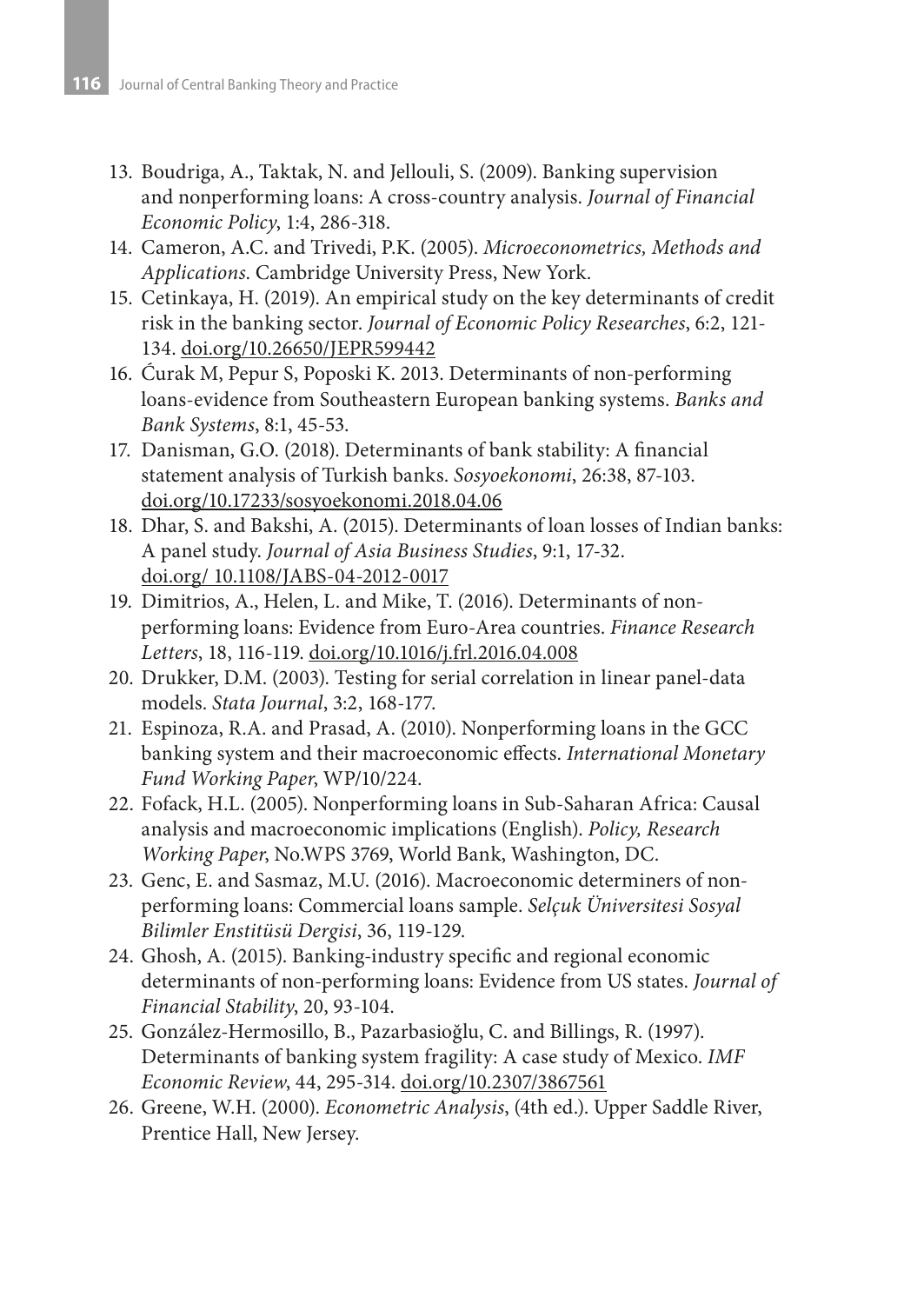- 27. Gulati, R., Goswami, A. and Kumar, S. (2019). What drives credit risk in the Indian banking industry? An empirical investigation. *Economic Systems*, 43, 42-62. doi.org/10.1016/j.ecosys.2018.08.004
- 28. Hausman, J. (1978). Specification tests in econometrics. *Econometrica*. 46, 1251-1271. doi.org/10.2307/1913827
- 29. Helhel, Y. (2014). Evaluating the performance of the commercial banks in Georgia. *Research Journal of Finance and Accounting*, 5:22, 146-156. doi. org/10.1515/jcbtp-2016-0013
- 30. Hou, Y. and Dickinson, D. (2007). The non-performing loans: Some bank level evidence. *Research Conference on Safety and Efficiency of the Financial System*, EU-Asia Link Programme.
- 31. Hu, J-L., Li, Y. and Chiu, Y-H. (2004). Ownership and nonperforming loans: Evidence from Taiwan's banks. *The Developing Economies, Wiley Online Library*, 42:3, 405-420. doi:10.1111/j.1746-1049.2004.tb00945.x
- 32. Ikram, A., Su, Q., Ijaz, F. and Fiaz, M. (2016). Determinants of nonperforming loans: An empirical investigation of bank-specific microeconomic factors. *Journal of Applied Business Research*, 32:6, 1723- 1736. doi.org/10.19030/jabr.v32i6.9819
- 33. Isik, O. and Bolat, S. (2016). Determinants of non-performing loans of deposit banks in Turkey. *Journal of Business Economics and Finance*, 5:4, 341-350. doi:10.17261/Pressacademia.2017.356
- 34. Ivanović, M. (2016). Determinants of credit growth: The case of Montenegro. *Journal of Central Banking Theory and Practice*, 5:2, 101-118. doi: 10.1515/jcbtp-2016-0013
- 35. Jakubik, P. and Reininger, T. (2013). Determinants of nonperforming loans in central, eastern and southeastern europe, focus on european economic integration. *Oesterreichische National Bank*, 3, 48-66.
- 36. Kabatas, Y. and Karamustafa, C. (2019). The macroeconomic and banksspecific determinants of non-performing consumer loans: The case of Turkey. *The Journal of Marmara Social Research*, 15, 1-17.
- 37. Keeton, W.R. (1999). Does faster loan growth lead to higher loan losses? Federal Reserve Bank of Kansas City, *Economic Review*, Second Quarter 1999.
- 38. Keeton, W. and Morris C.S. (1987). Why do banks' loan losses differ? Federal Reserve Bank of Kansas City, *Economic Review*, May, pp. 3-21.
- 39. Khan, M.A., Siddique, A. and Sarwar, Z. (2020), Determinants of nonperforming loans in the banking sector in developing state. *Asian Journal of Accounting Research*, 5:1, 135-145. doi.org/10.1108/AJAR-10-2019-0080
- 40. Kjosevski, J., Petkovski, M. and Naumovska, E. (2019). Bank-specific and Macroeconomic determinants of non-performing loans in the republic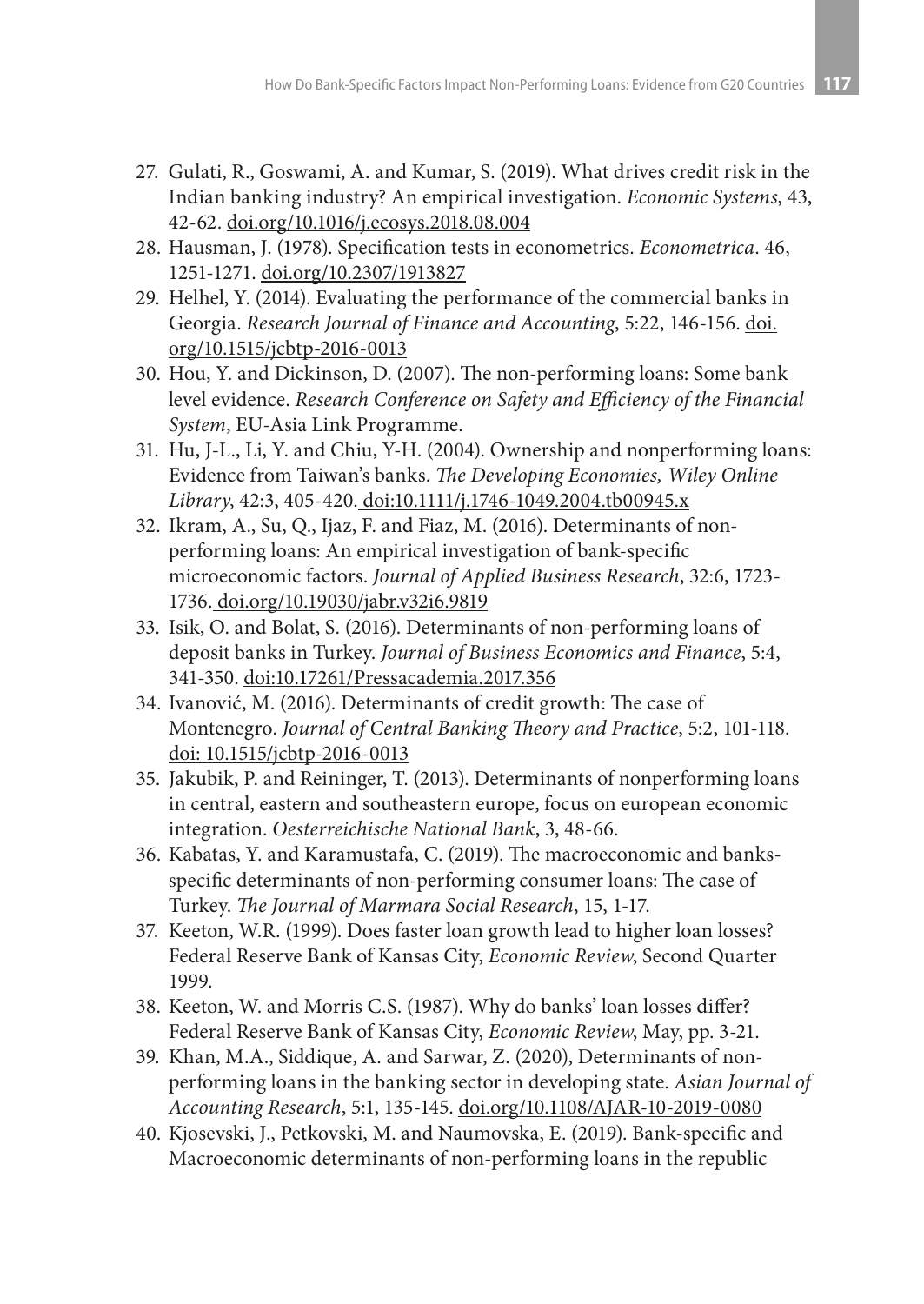of Macedonia: Comparative analysis of enterprise and household NPLs. *Economic Research-Ekonomska Istraživanja*, 32:1, 1185-1203.

- 41. Klein, N. (2013). Non-performing loans in CESEE: Determinants and impact on macroeconomic performance. *IMF Working Paper,* No. 13/72. https://ssrn.com/abstract=2247224
- 42. Koju, L., Koju, R. and Wang, S. (2018). Macroeconomic and bank-specific determinants of non-performing loans: Evidence from Nepalese banking system. *Journal of Central Banking Theory and Practice*, 3, 111-138. doi.org/10.2478/jcbtp-2018-0026
- 43. Kola, F., Gjipali, A. and Sula, E. (2019). Commercial bank performance and credit risk in Albania. *Journal of Central Banking Theory and Practice*, 3, 161-177. doi.org/10.2478/jcbtp-2019-0029
- 44. Konishi, M. and Yasuda, Y. (2004). Factors affecting bank risk taking: Evidence from Japan. *Journal of Banking & Finance*, 28:1, 215-232. doi.org/10.1016/S0378-4266(02)00405-3
- 45. Kozarić, K. and Žunić-Dželihodžić, E.Z. (2020). Effects of macroeconomic environment on non-performing loans and financial stability: Case of Bosnia and Herzegovina. *Journal of Central Banking Theory and Practice*, 9:2, 5-17. doi: 10.2478/jcbtp-2020-0011
- 46. Kwan, S. and Eisenbeis, R. (1997). Bank risk, capitalization and operating efficiency. *Journal of Financial Services Research*, 12, 117-131.
- 47. Levine, R. (2005). Chapter 12 Finance and Growth: Theory and Evidence. *Handbook of Economic Growth*, 1(A), 865-934. doi.org/10.1016/S1574- 0684(05)01012-9
- 48. Louzis, D.P., Vouldis, A.T. and Metaxas. V.L. (2012). Macroeconomic and bank-specific determinants of non-performing loans in Greece: A comparative study of mortgage, business and consumer loan portfolios. *Journal of Banking & Finance*, 36:4, 1012-1027. doi.org/10.1016/j.jbankfin.2011.10.012
- 49. Macit, F. and Keceli, B. (2012). The determinants of non-performing loans ratio: Empirical evidence from participation banks in Turkey. *The Journal of Eurasian Inquiries*, 1:1, 193-207.
- 50. Makri, V., Tsagkanos, A.G. and Bellas, A. (2014). Determinants of nonperforming loans: The case of Eurozone. *Panoeconomicus*, 61:2, 193-206. doi:10.2298/PAN1402193M
- 51. Memdani, L. (2017). Macroeconomic and bank specific determinants of non-performing loans (NPLs) in the Indian banking sector. *Studies in Business and Economics*, 12:2, 125-135. doi.org/10.1515/sbe-2017-0026
- 52. Messai, A.S. and Jouini, F. (2013). Micro and macro determinants of nonperforming loans. *International Journal of Economics and Financial Issues*, 3:4, 852-860.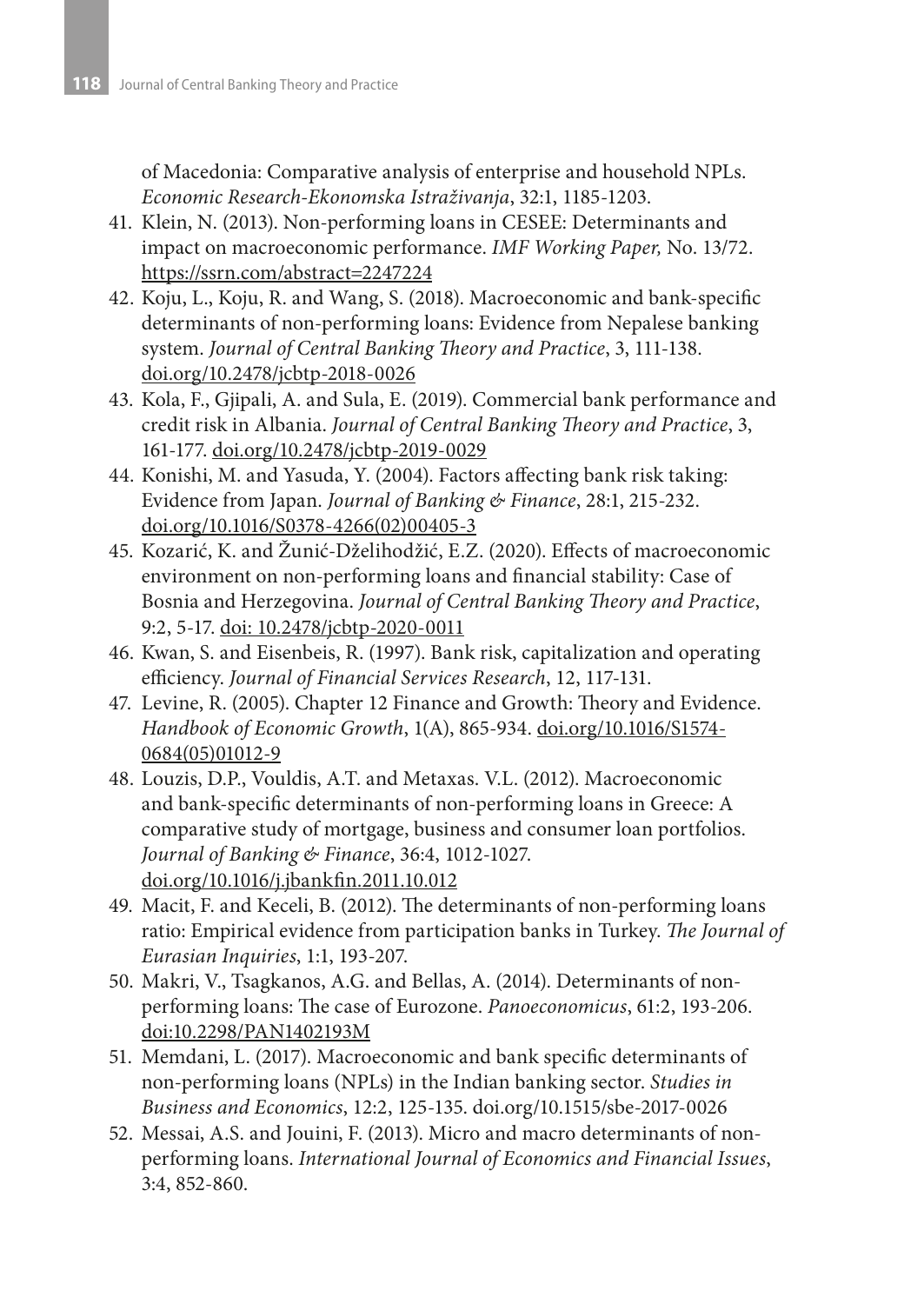- 53. Misman, F.N. and Bhatti, M.I. (2020). The Determinants of credit risk: An evidence from ASEAN and GCC Islamic banks. *Journal of Risk and Financial Management*, 13:5, 1-22. doi.org/10.3390/jrfm13050089
- 54. Moradi, Z.S., Mirzaeenejad, M. and Geraeenejad, G. (2016). Effect of bankbased or market-based financial systems on income distribution in selected countries. *Procedia Economics and Finance,* 36, 510-521. doi org/10.1016/ S2212-5671(16)30067-3
- 55. Mpofu, T.R. and Nikolaidou, E. (2018). Determinants of credit risk in the banking system in sub-saharan africa. *Review of Development Finance*, 8:2, 141-153.
- 56. Nkusu, M. (2011). Nonperforming loans and macro-financial vulnerabilities in advanced economies. IMF Working Paper, No 11/161.
- 57. Petkovski, M. & Kjosevski, J. (2014). Does banking sector development promote economic growth? An empirical analysis for selected countries in Central and South Eastern Europe. *Journal Economic Research-Ekonomska Istraživanja*, 27:1, 55-66. doi.org/10.1080/1331677X.2014.947107
- 58. Prasanna, K.P. (2014). Determinants of non-performing loans in Indian banking system. *3rd International Conference on Management. Behavioral Sciences and Economics Issues*, Singapore.
- 59. Quagliarello, M. (2007). Banks' riskiness over the business cycle: A panel analysis on Italian intermediaries. *Applied Financial Economics*, 17:2, 119- 138. doi:10.2139/ssrn.935021
- 60. Rachman, R.A., Kadarusman, Y.B., Anggriono, K. and Setiadi, R. (2018). Bank-specific Factors affecting non-performing loans in developing countries: Case study of Indonesia. *The Journal of Asian Finance, Economics and Business (JAFEB)*, 5:2, 35-42.
- 61. Rajan, R. and Dhal, S.C. (2003). Non-performing loans and terms of credit of public sector banks in India: An empirical assessment. *Reserve Bank of India Occasional Papers*, 24:3, 81-121.
- 62. Reinhart, C.M. and Rogoff, K.S. (2011). From financial crash to debt crisis. *American Economic Review*, 101:5, 1676-1706. doi.org/10.1257/aer.101.5.1676
- 63. Salas, V. and Saurina, J. (2002). Credit risk in two institutional regimes: Spanish commercial and savings banks. *Journal of Financial Services Research*, 22, 203-224. doi.org/10.1023/A:1019781109676
- 64. Saunders, A., Strock, E. and Travlos, N.G. (1990). Ownership structure, deregulation, and bank risk taking. *Journal of Finance*, 45:2, 643-654. doi: 10.2307/2328676
- 65. Sinkey, J.F. and Greenwalt, B. (1991). Loan-loss experience and risk-taking behavior at large commercial banks. *Journal of financial Services Research*, 5, 43-59.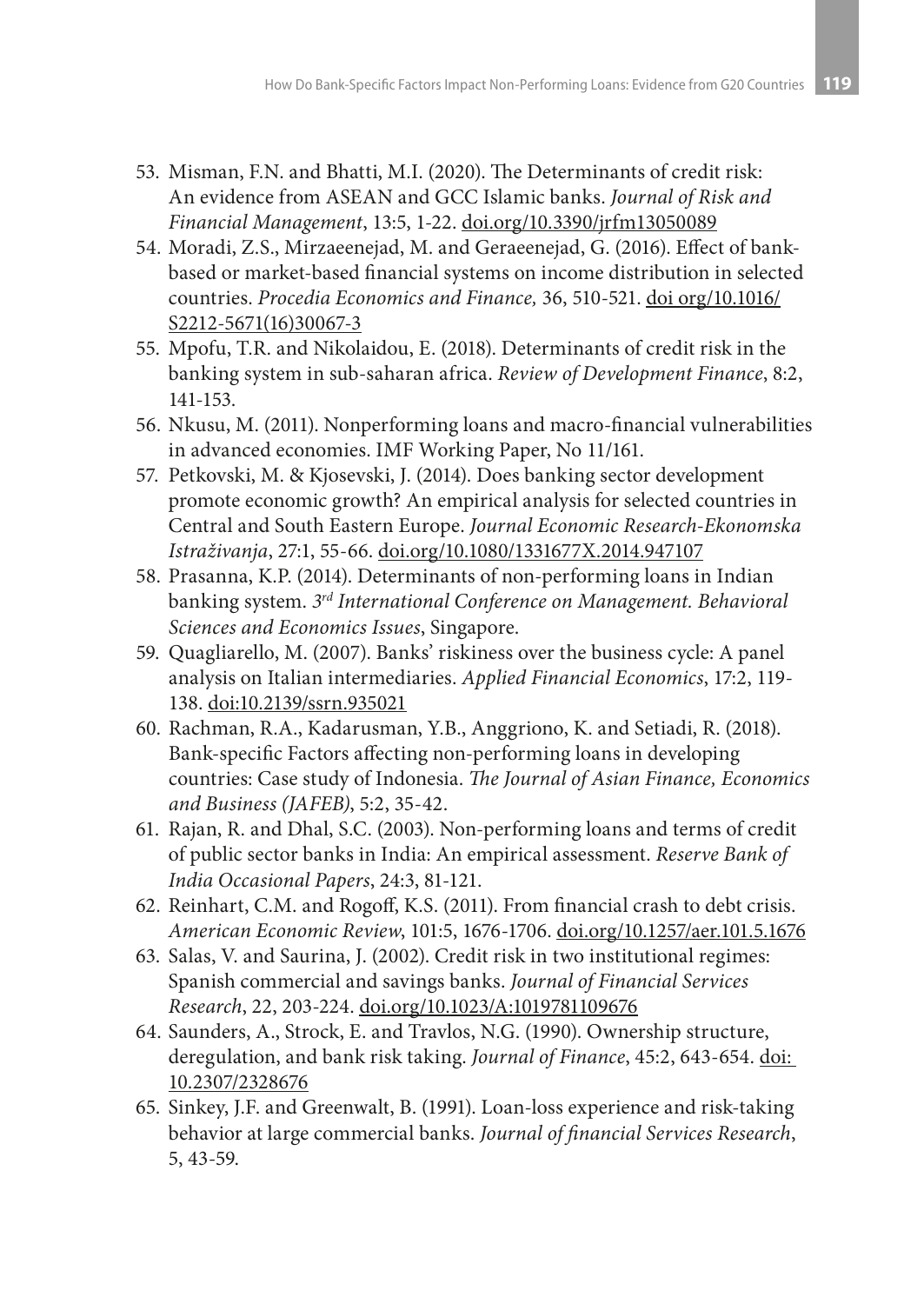- 66. Souza, G.J.D.G. and Feijó, C.A. (2011). Credit risk and macroeconomic interactions: Empirical evidence from the Brazilian banking system. *Modern Economy*, 2:5, 910-929. doi: 10.4236/me.2011.25102
- 67. Swamy, V. (2012). Impact of macroeconomic and endogenous factors on non-performing bank assets. *International Journal of Banking and Finance*, 9:1, 27-47.
- 68. Tatoglu, F.Y. (2018). İleri Panel Veri Analizi, Beta Yayınları, İstanbul.
- 69. Waqas, M., Fatima, N., Khan, A. and Arif, M. (2017). Determinants of nonperforming loans: A comparative study of Pakistan, India, and Bangladesh. *International Journal of Finance & Banking Studies*, 6:1, 51-68. doi:10.20525/ ijfbs.v6i1.617
- 70. Warue, B.N. (2012). The effects of bank specific and macroeconomic factors on nonperforming loans in commercial banks in Kenya: A comparative panel data analysis. *Advances in Management & Applied Economics*, 3:2, 135-164.
- 71. Wooldridge, J.M. (2002). Econometric analysis of cross section and panel data. The MIT Press, Cambridge.
- 72. Vatansever, M. and Hepsen, A. (2013). Determining impacts on nonperforming loan ratio in Turkey. *Journal of Finance and Investment Analysis*, 2:4, 119-129.
- 73. Viswanadham, N. and Nahid, B. (2015). Determinants of NPLs in commercial banks: A study of NBC bank Dodoma Tanzania. Internatonal *Journal of Finance & Banking Studies*, 4:1, 70-94. doi: 10.20525/ijfbs.v4i1.205
- 74. Vogiazas, S.D. and Nikolaidou, E. (2011). Investigating the determinants of nonperforming loans in the Romanian banking system: An empirical study with reference to the Greek crisis. *Economics Research Int.*, 2011, 1-13. doi. org/10.1155/2011/214689
- 75. Yagcilar, G.G. and Demir, S. (2015). Determination of the factors effecting non-performing loans in Turkish banking sector. *International Journal of Alanya Faculty of Business*, 7:1, 221-229.
- 76. Yucememis, B.T. and Sozer, I.A. (2011). Non-performing loans in banks: A model implementation intended for predictions of non-performing loans in Turkish banking sector. *The Journal of Financial Researches and Studies*, 3:5, 43-56.
- 77. Yurttadur, M., Celiktas, E. and Celiktas, E. (2019). The place of nonperforming loans in the Turkish banking sector. *Procedia Computer Science*, 158, 766-771. doi.org/10.1016/j.procs.2019.09.113
- 78. Zegiraj, V., Mrasori, F., Iskenderoglu, O. and Sohag, K. (2021). Dynamic impact of banking performance on financial stability: Fresh evidence from Southeastern Europe. *Journal of Central Banking Theory and Practice*, 10:1, 165-181. doi: 10.2478/jcbtp-2021-0008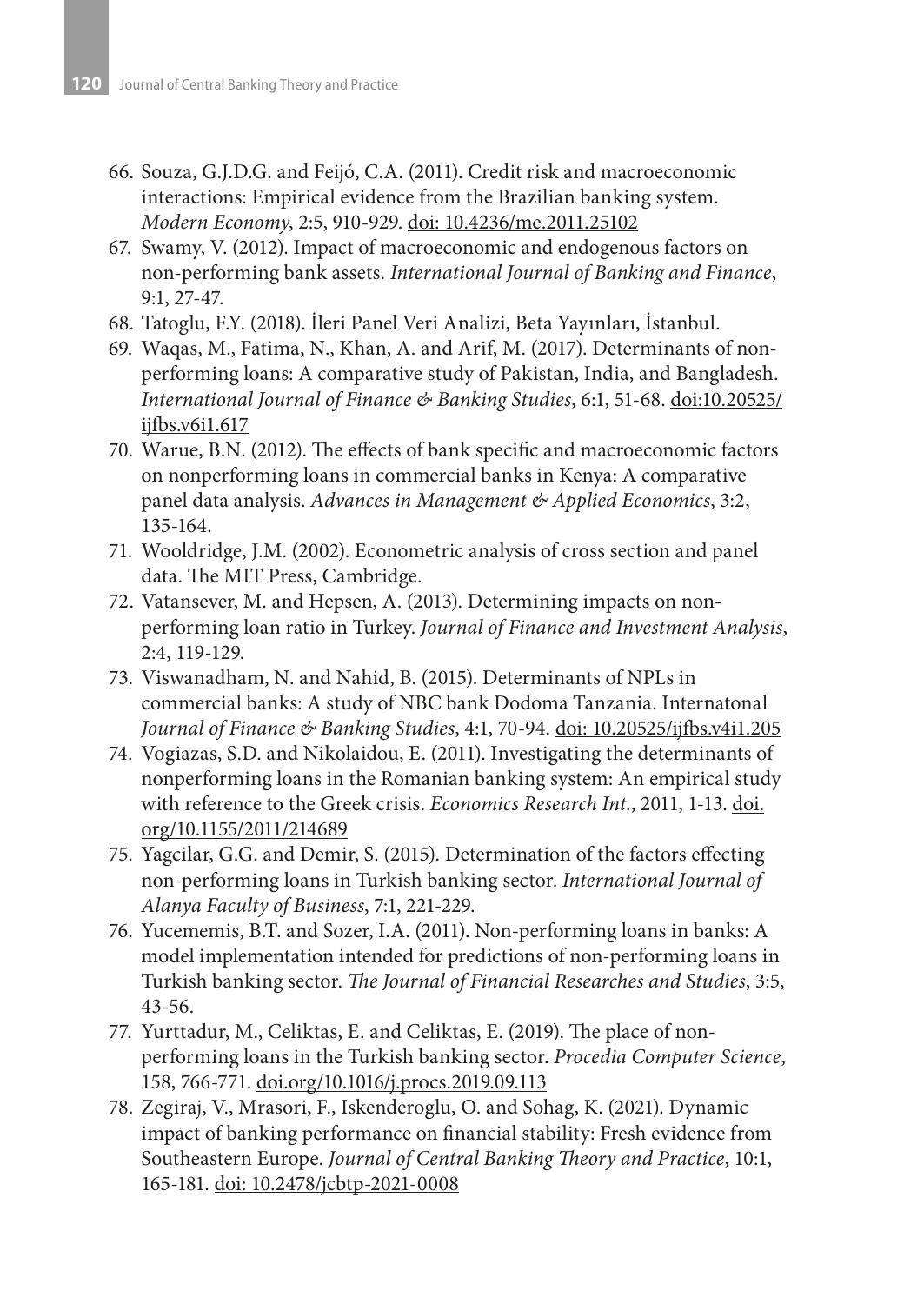- 79. Zeng, S. (2012). Bank Non-performing loans (NPLS): A dynamic model and analysis in China. *Modern Economy*, 3:1, 100-110. doi: 10.4236/ me.2012.31014
- 80. Zheng, C, Bhowmik, P.K. and Sarker, N. (2019). Industry-specific and macroeconomic determinants of non-performing loans: A comparative analysis of ARDL and VECM. *Sustainability*, 12:325, 1-17. doi:10.3390/ su12010325
- 81. Žunić, A., Kozarić K. and Žunić-Dželihodžić E. (2021). Non-performing loan determinants and impact of covid-19: Case of Bosnia and Herzegovina. *Journal of Central Banking Theory and Practice*, 10:3, 5-22. doi: 10.2478/ jcbtp-2021-0021